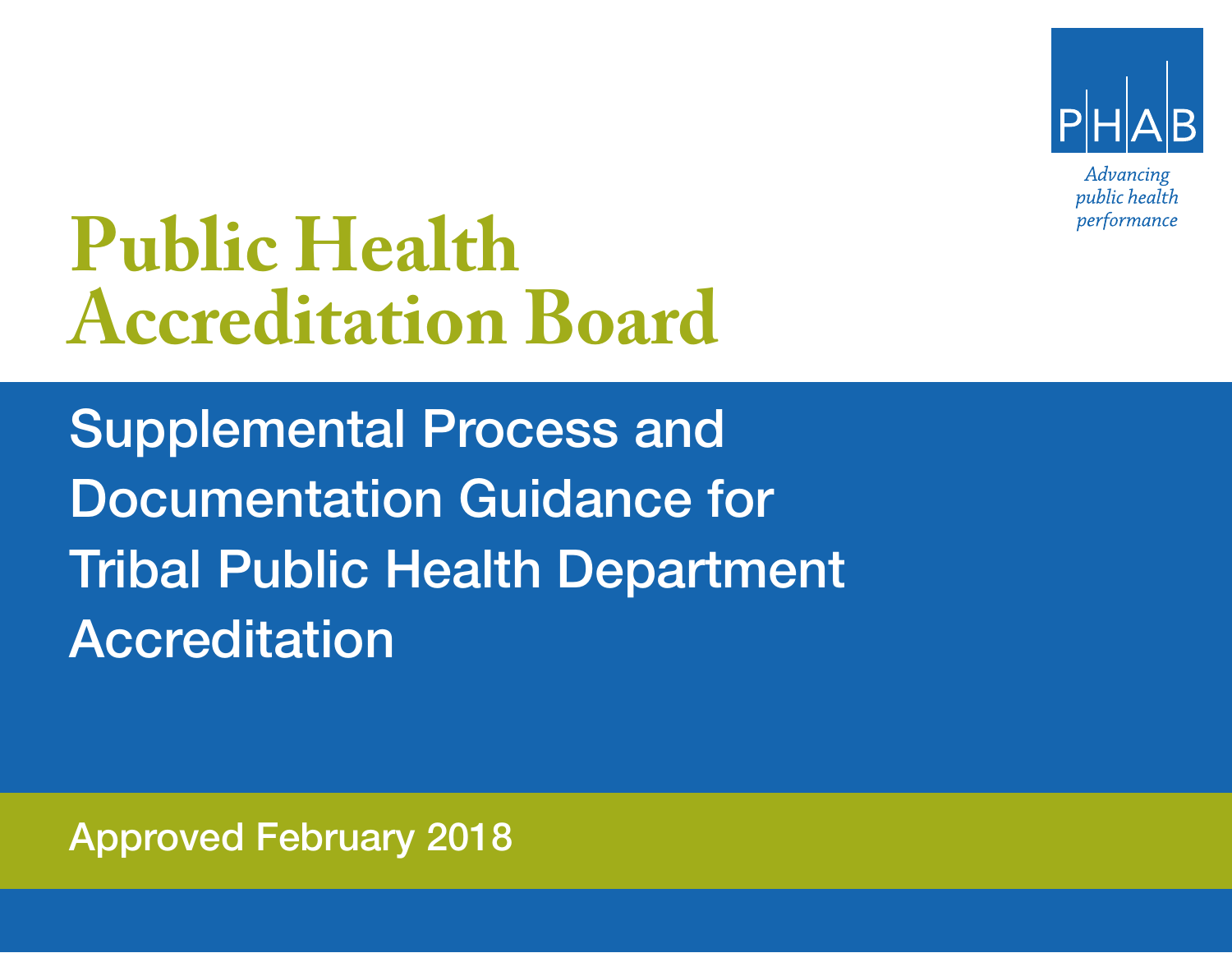# **Introduction**

The Public Health Accreditation Board (PHAB) **Standards and Measures Version 1.5** document serves as the official standards, measures, required documentation, and guidance blueprint for PHAB national public health department accreditation. Standards are the required level of achievement that a health department is expected to meet. Measures provide a way of evaluating if the standard is met. Required documentation is the documentation that is necessary to demonstrate that a health department conforms to a measure **All of the standards are the same for Tribal, state, and local health departments.** The majority of the measures are the same for Tribal, state, and local health departments and these are designated with an "A" for "all." Where the measure is specific to Tribal, state, or local health departments, the measure addresses similar topics but has slight differences in wording or guidance and will be designated with a "T" for Tribal health departments, "S" for state health departments, and "L" for local health departments. Some measures are designated T/S, some are T/L, and some are S/L.

In October 2015, the National Indian Health Board (NIHB) and the Tribal Public Health Accreditation Advisory Board (TPHHAB) began a review of the Public Health Accreditation Board's (PHAB) Standards and Measures (Version 1.5) for public health accreditation to identify components and language in the document that may pose barriers to Tribal public health entities in achieving public health accreditation. PHAB's initial Accreditation Standards and Measures, Version 1.0, released in 2011, was created with Tribal input and reflects sensitivity to Tribal systems. However, five years later, the actual experiences of Tribal health systems with using the PHAB Standards and Measures can now be explored in more detail. The National Indian Health Board received feedback on challenges with interpreting and applying the Standards and Measures to Tribal public health entities. There are many factors that go into the decision and ability of a Tribe to undertake public health accreditation, such as cost, sustainability and competing priorities. However, PHAB intends for the process to achieve public health accreditation should be equitable and accessible by all public health departments once that decision has been made. The TPHAAB review of the Standards and Measures provided PHAB with recommendations to enhance the application of the standards to Tribal governments and systems, thus increasing the accessibility to accreditation opportunities by Tribal public health entities.

This document has been developed through a partnership between PHAB and the National Indian Heath Board based on the recommendations received from the TPHAAB review. Supplemental and clarifying information has been developed to be used in concert with the documentation guidance in the official document, **PHAB Standards and Measures Version 1.5.** Users of this supplemental documentation guidance are encouraged to place this document side-by-side with that document so as to appropriately apply the supplemental guidance in their preparation for accreditation. Any questions about the document or its contents should be directed to Robin Wilcox, PHAB Chief Program Officer, rwilcox@phaboard.org.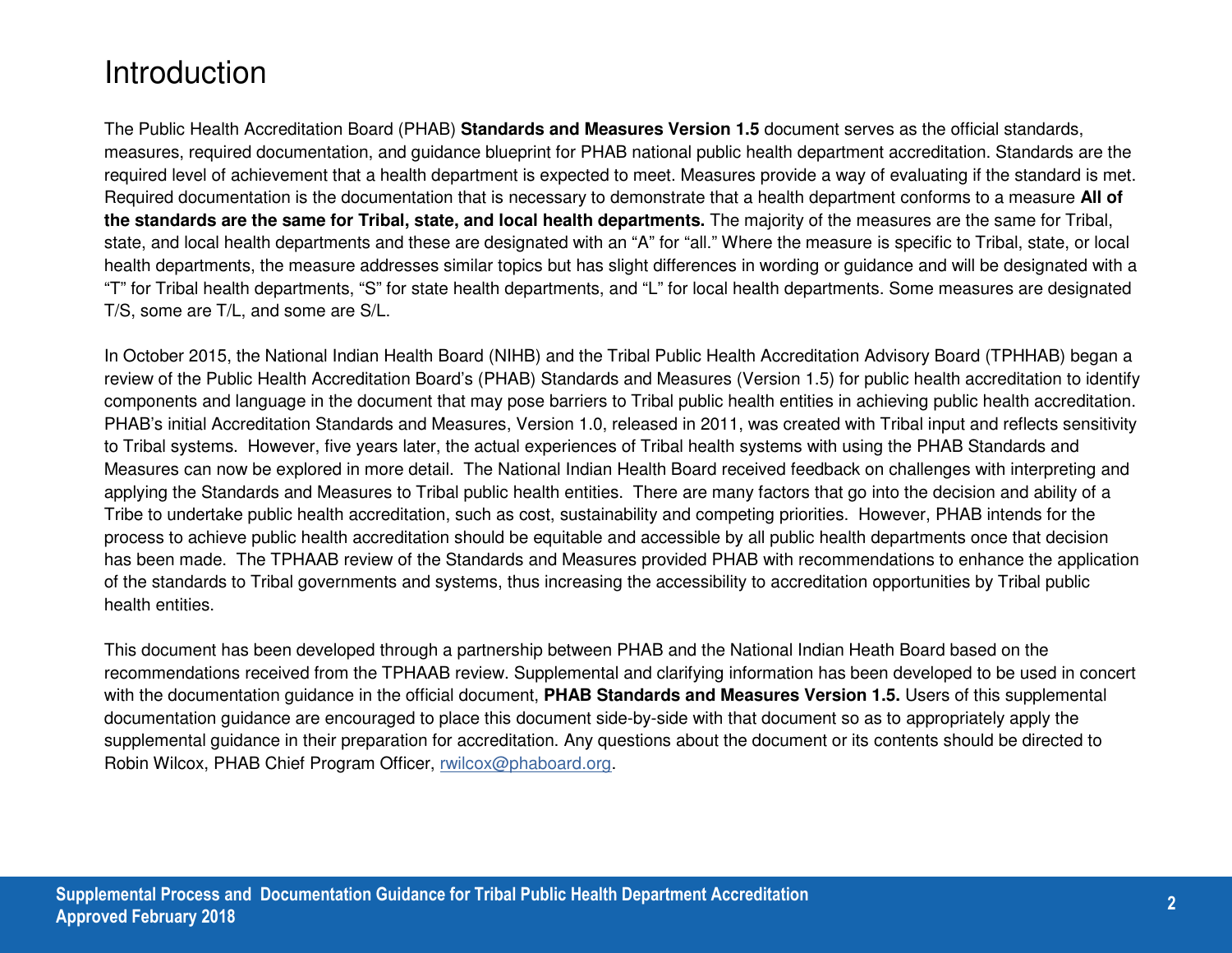# General Documentation Reminders

Tribal health departments vary in size, organizational structure, scope of authority, resources, population served, governance, and geographic region. PHAB's standards, measures, and guidance for documentation apply to all Tribal health departments equally. PHAB does not intend to be prescriptive about how the Tribal health department meets the standards and measures. The health department is expected to ensure that the standards are met for the population or community that they serve. The focus of the standards, measures, and required documentation is that the health department ensures that the services and activities are provided to the population, irrespective of "how" those services and activities are provided or through what organizational structure or arrangement. While the accountability for meeting the measures rests with the Tribal health department being reviewed for accreditation, documentation that provides evidence of meeting the measure must be provided, even if the documentation is produced by a different part of the Tribal government (such as the health care component or the environmental health component) or by a non-Tribal partner organization (such as a state or local health department). It would be advisable for the health department to include a short explanation with its documentation concerning why a measure is met with documentation developed by another organization. Tribes should also remember that if a measure uses the word "must" in its documentation requirement, then, the information has to be included. If the measure uses the phrase "examples that may be used", then, the Tribal health department should select what works best for its setting.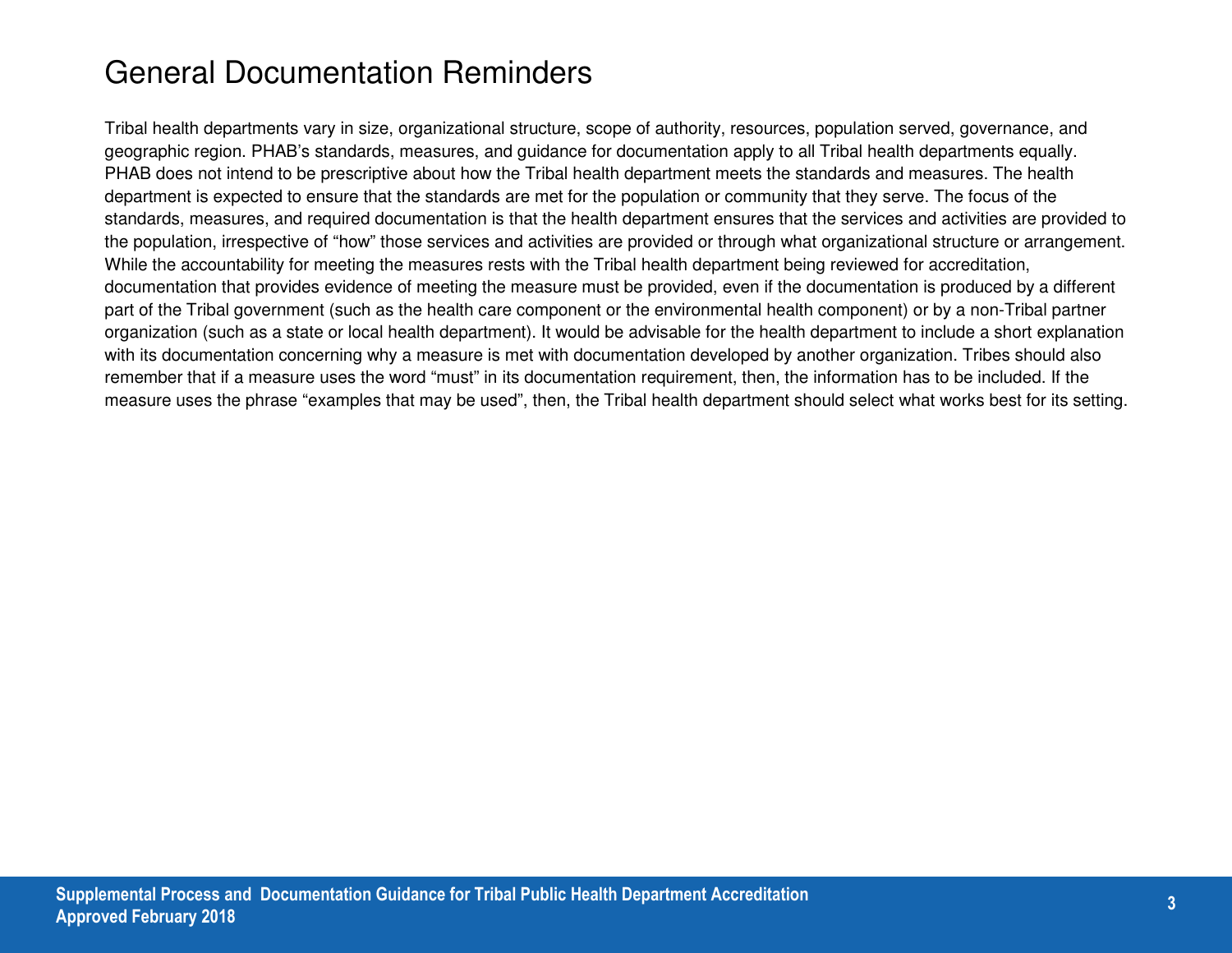# Scope of Public Health Services for PHAB Accreditation

The Public Health Accreditation Board (PHAB) is charged with administering the national public health department accreditation program. There are other national organizations that administer accreditation for direct, individual and personal health care services. PHAB does not duplicate nor compete with those organizations. For example, the Accreditation Association for Ambulatory Health Care (AAAHC) administers and manages accreditation for ambulatory, outpatient individual health care in areas such as clinical services, dentistry, behavioral health, and health education and wellness. The Joint Commission, (JC) is an independent, not-for-profit organization that accredits and certifies nearly 21,000 health care organizations and programs in the United States. Joint Commission accreditation and certification is recognized nationwide as a symbol of quality that reflects an organization's commitment to meeting certain performance standards in health care. Both the AAAHC and the JC provide accreditation services to entities, including Tribes, for the programs and services they provide in the course of taking care of patients who need health care. Tribes may have both AAHC and JC accreditation or they may only have one or the other, based on the decisions that the Tribe makes.

PHAB's scope of accreditation is different, and is additional to the AAHC and the JC accreditation. PHAB's accreditation gives Tribal governments the opportunity to specifically describe and promote the public health services that are provided directly or indirectly. It is a recognition that those services are also included in the Tribe's overall commitment to the good health of its population.

PHAB accreditation extends only to governmental public health departments operated by Tribes, states, local jurisdictions, and territories. PHAB's public health department accreditation standards address the array of public health functions set forth in the ten Essential Public Health Services. Public health department accreditation standards address a range of core public health programs and activities including, for example, environmental public health, health education, health promotion, community health, chronic disease prevention and control, infectious disease, injury prevention, maternal and child health, public health emergency preparedness, access to clinical services, public health laboratory services, vital records and health statistics, management /administration, and governance. Thus, public health department accreditation gives reasonable assurance of the range of public health services that a health department should provide directly or indirectly. The standards refer to this broad range of work as health department processes, programs, and interventions.

PHAB recognizes that some Tribal health departments are embedded within the Tribe's overall health care system. In these cases, the Tribe will want to be sure to select only those programs that are provided for the protection and promotion of health for the broader community or population for which the Tribal health department is responsible. (See the PHAB guidance one-page tip sheet on **Accepted Program Areas for PHAB Documentation at www.phaboard.org)**.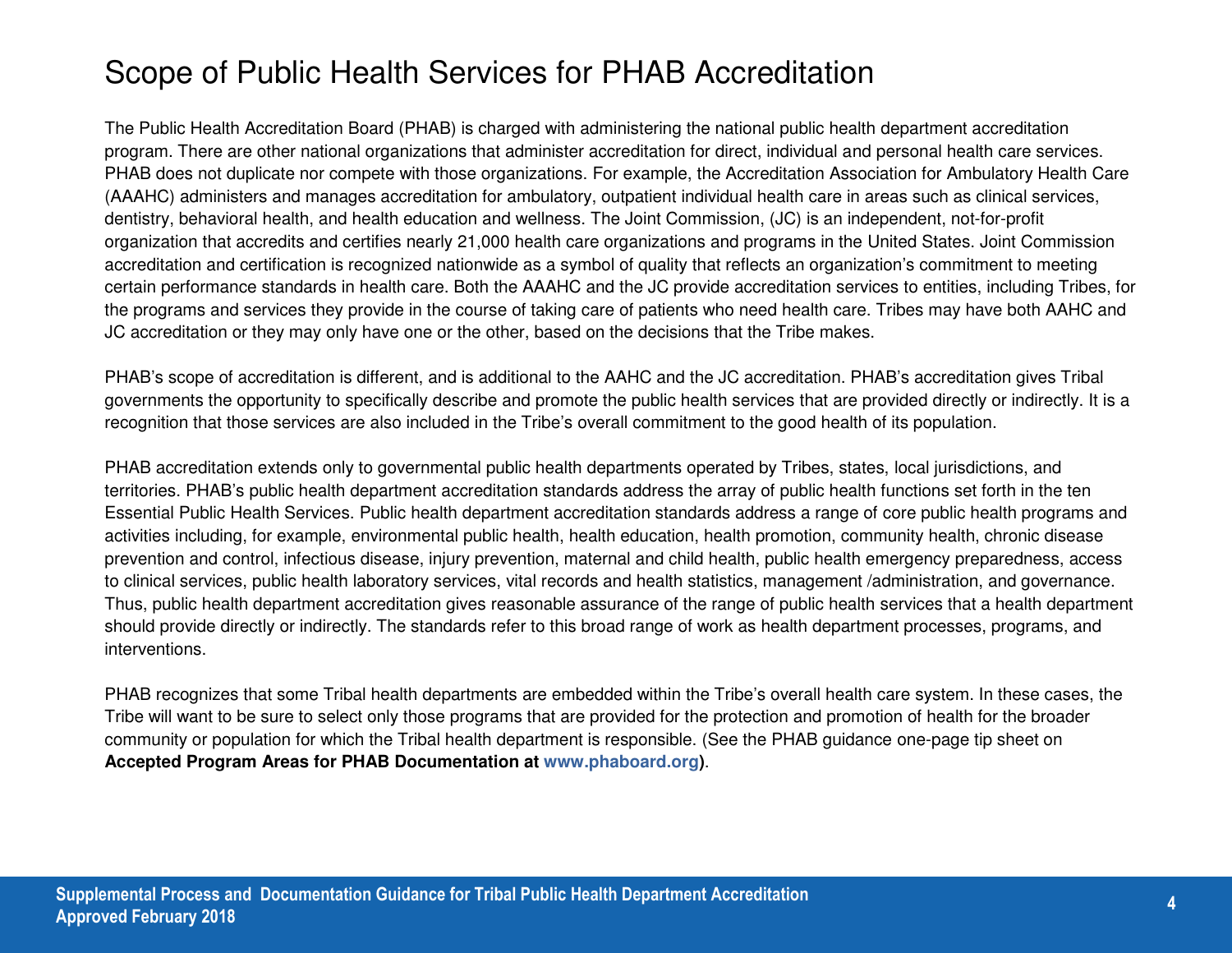# Sovereignty and Tribal Public Health Systems

There are 567 federally recognized Tribes (U.S. Federal Register) in the United States, each with a distinct language, culture, and governance structure. Native American Tribes exercise inherent sovereign powers over their members and territory. Each federally recognized Tribe maintains a unique government-to-government relationship with the U.S. Government, as established historically and legally by the U.S. Constitution, Supreme Court decisions, treaties, and legislation. No other group of Americans has a defined government-to-government relationship with the U.S. Government. See U.S. Constitution Article I, Section 8.

Treaties signed by Tribes and the federal government established a *trust responsibility* in which Tribes ceded vast amounts of land and natural resources to the federal government in exchange for education, healthcare, and other services to enrolled members of federally recognized Tribes. The Indian Health Service (IHS), among other federal agencies, is charged with performing the function of the trust responsibility to American Indians and Alaska Natives. (See Section 3 of the Indian Health Care Improvement Act, as amended, 25U.S.C. § 1602.) Public Law 93-638, the Indian Self-Determination and Educational Assistance Act of 1975 (ISDEAA), provides the authority for Tribes (includes Alaska Native villages, or regional or village corporations, as defined in or established pursuant to the Alaska Native Claims Settlement Act) to enter into contracts or compacts, individually or through Tribal organizations, with the Secretary of Health and Human Services to administer the health programs that were previously managed by the Indian Health Service. More than half of the Tribes exercise this authority under the ISDEAA and have established Tribal Health Departments to administer these programs, which are often supplemented by other public health programs and services through Tribal funding and other sources.

PHAB respects the sovereignty of Tribal public health departments and the sovereignty of the Tribe in which the health department operates. These documentation guidance supplemental statements have been developed with that respect in mind.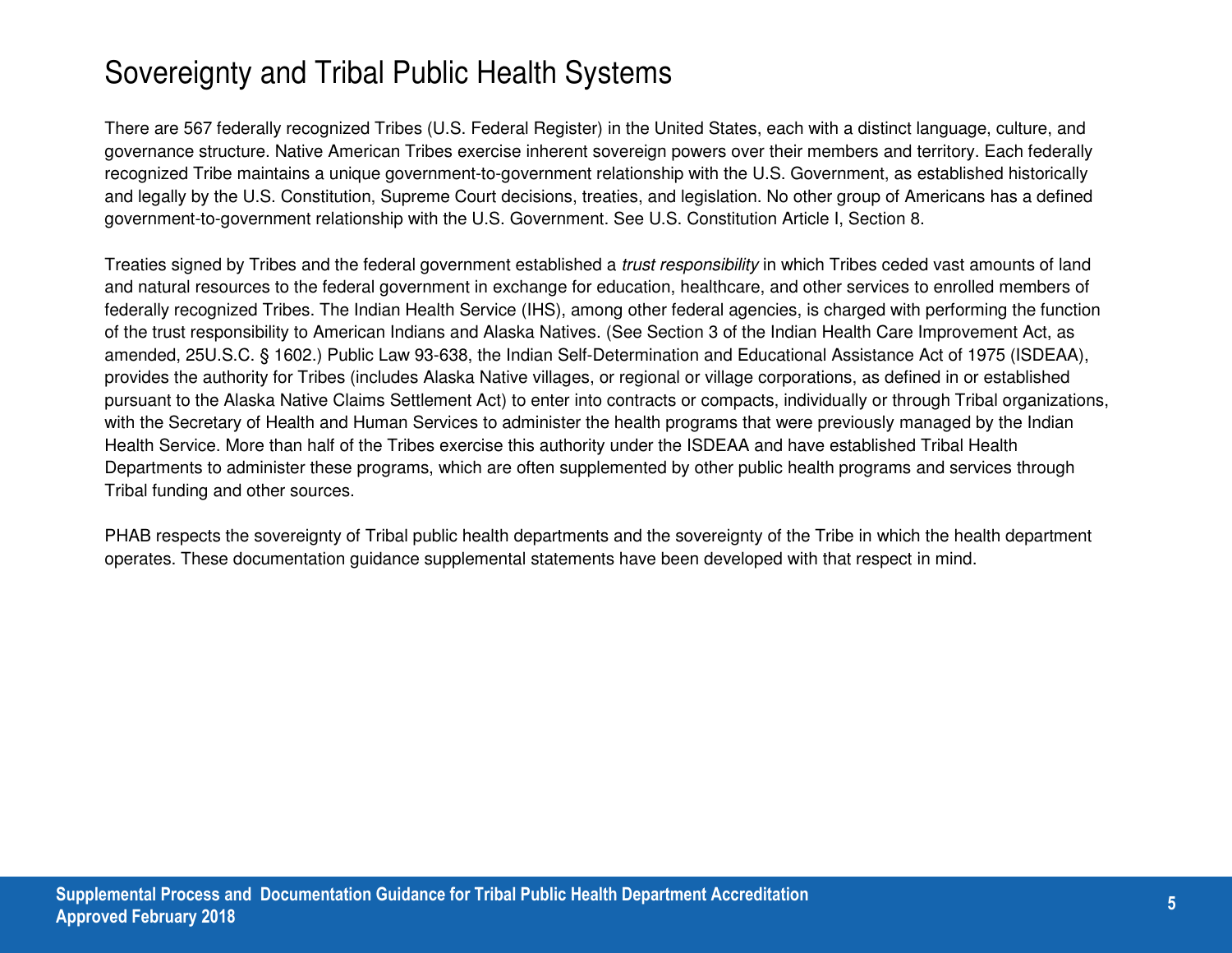# Relationship of This Document to General PHAB Accreditation

There are a few overarching principles to keep in mind as these supplemental documentation guidelines are used.

- There is no change in the accreditation requirements set forth in the PHAB Standards and Measures Version 1.5.
- There is no change in the PHAB accreditation review process, as set forth in the Guide to National Public Health Department Initial Accreditation.
- For purposes of describing the population that the Tribal health department serves, the Tribal health department can decide the size and inclusion criteria for that population. Tribal health departments are encouraged to think about this broadly. There are some public health services that affect more than Tribal members or those receiving clinical or health care services. The population or community included in the improvement initiatives for the health of the total population of the Tribal health department is the population that should be considered for public health accreditation purposes.
- In many cases, the documentation guidance in PHAB Standards and Measures Version 1.5 remains the same. The documentation guidance that is being provided here should be a supplement to clarify PHAB's expectations in the context of Tribal public health. Only documentation guidance that is unique to Tribal health departments has been provided. If the user of this document still has some difficulty in understanding what the measure is requiring, PHAB has two suggestions:
	- o Re-read the measure along with the standard, the purpose and the significance. Very often reading the measure requirements in the context of the standard purpose and significant will provide the user with appropriate context for understanding the measure. The measures do not stand alone.
	- $\circ$  If the user of this document is still having difficulty understanding the measure's intent, please feel free to contact PHAB either by phone or by email. PHAB welcomes questions related to the interpretation of the standards and measures.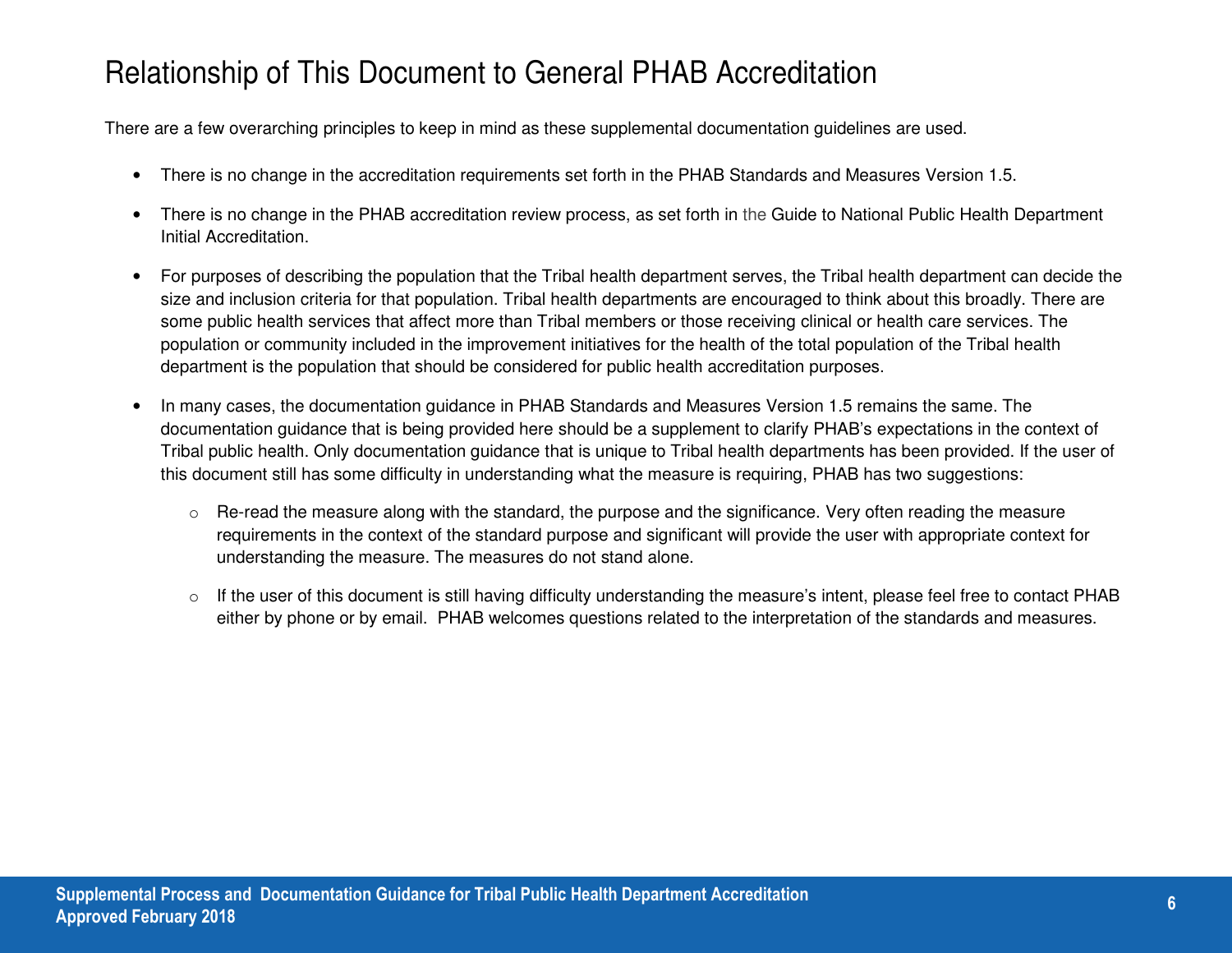#### **DOMAIN 1:CONDUCT AND DISSEMINATE ASSESSMENTS FOCUSED ON POPULATION HEALTH STATUS AND PUBLIC HEALTH ISSUES FACING THE COMMUNITY**

| <b>Standard</b>                                                                            | Supplemental Process and Documentation Guidance for Tribal<br><b>Health Departments</b>                                                                                                                                                                                                                                                                                                                                                                                                                                                                                                                                                                                                                                                                                                                                                                                                                                    |
|--------------------------------------------------------------------------------------------|----------------------------------------------------------------------------------------------------------------------------------------------------------------------------------------------------------------------------------------------------------------------------------------------------------------------------------------------------------------------------------------------------------------------------------------------------------------------------------------------------------------------------------------------------------------------------------------------------------------------------------------------------------------------------------------------------------------------------------------------------------------------------------------------------------------------------------------------------------------------------------------------------------------------------|
| <b>Standard 1.1</b><br>Participate in or lead a                                            | Measure 1.1.1 Tribal partnership that develops a comprehensive community health<br>assessment of the population served by the health department                                                                                                                                                                                                                                                                                                                                                                                                                                                                                                                                                                                                                                                                                                                                                                            |
| collaborative process<br>resulting in a<br>comprehensive<br>community health<br>assessment | Tribal health departments may self-determine who the partners are and the number of partners<br>that are most appropriate to include in the development of a community health assessment.<br>Some examples of partners specific to the Tribal setting include other divisions within the Tribal<br>government that may be outside the public health department division (such as environmental<br>health; health care programs; or mental health programs). There may also be key partners who<br>are external to the Tribal government, such as Tribal Epidemiology Centers; state or local health<br>departments; or businesses.                                                                                                                                                                                                                                                                                         |
|                                                                                            | <b>Measure 1.1.2 Tribal community health assessment</b>                                                                                                                                                                                                                                                                                                                                                                                                                                                                                                                                                                                                                                                                                                                                                                                                                                                                    |
|                                                                                            | A Tribal health department needs to decide early in the process who their population is. Not only<br>does making this decision early help the Tribal health department to focus their public health<br>work, but the entire accreditation application then be reviewed in the context of the population<br>decision. As a beginning point, the community health assessment should cover the population<br>that the Tribal health department intends to include in its application under "description of<br>population and size of population". It is intended to be an assessment of the health status of the<br>entire population for which the Tribal health department has public health initiatives and<br>programs. The community health assessment may also include Tribal assets such as cultural<br>resources, Tribal and/or community values, traditional practices, and community connectedness,<br>as examples. |
|                                                                                            | Tribal health departments may identify their populations in various ways. Some may identify their<br>population as enrolled Tribal members only, some include descendants, family members, Tribal<br>employees; some identify all who are eligible to receive health services, some identify all AI/AN<br>living in the CHSDA (Contract Health Service Delivery Area) or other geographic area, as<br>examples. For accreditation purposes, the Tribal health department just needs to describe how<br>they determined their population and describe that population for the community health<br>assessment work.                                                                                                                                                                                                                                                                                                          |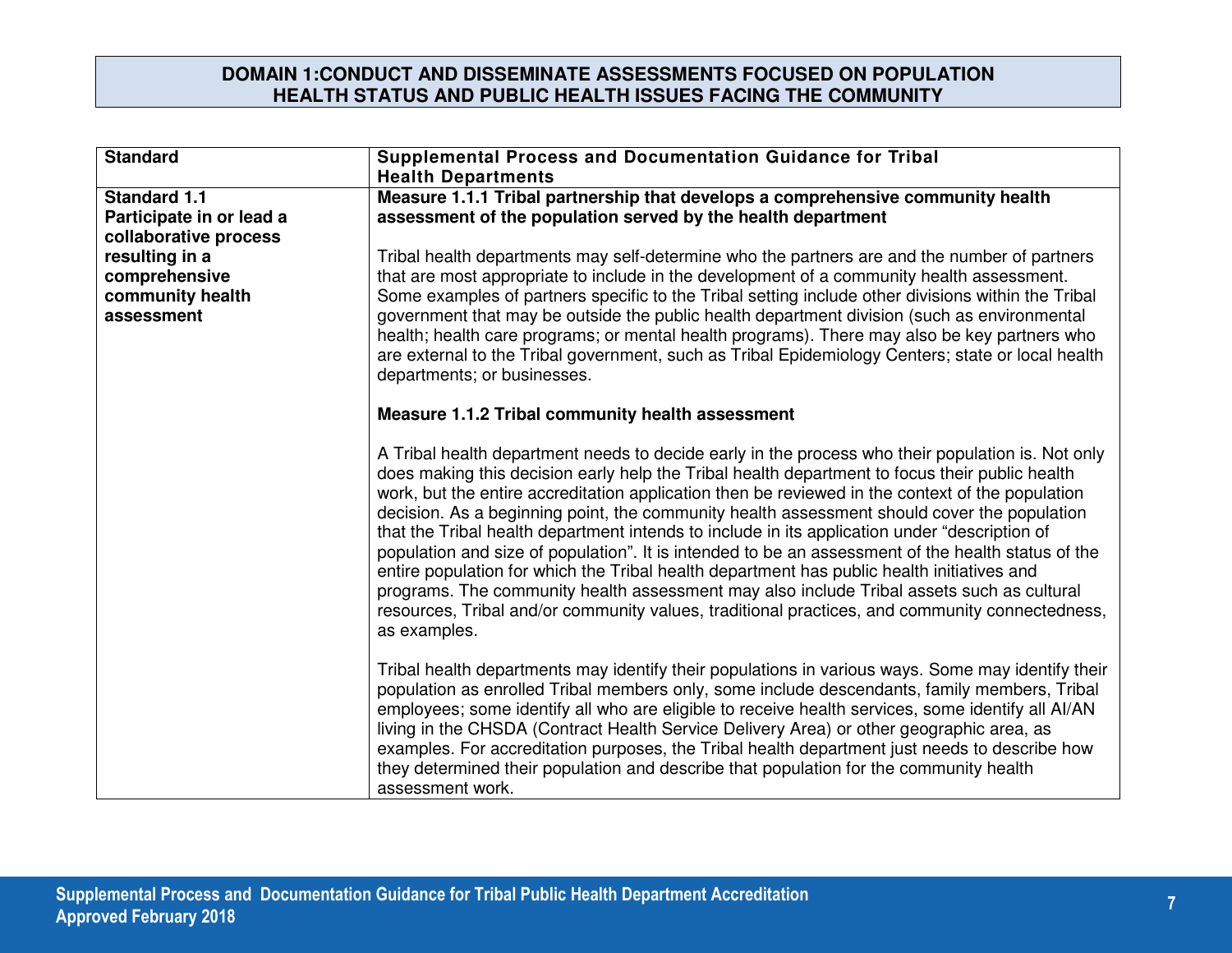| In terms of addressing health disparities in the community health assessment, PHAB recognizes<br>that many Tribes have health disparities that pertain to the Tribe as a whole. However, in working<br>on reducing health disparities and ensuring health equity within the Tribe, PHAB expects to see<br>examples that programs and initiatives are targeted to specific populations with higher health<br>disparities within the Tribe (such as prevention of diabetes complications in the elder population<br>or teen tobacco prevention, to name two examples). |
|----------------------------------------------------------------------------------------------------------------------------------------------------------------------------------------------------------------------------------------------------------------------------------------------------------------------------------------------------------------------------------------------------------------------------------------------------------------------------------------------------------------------------------------------------------------------|
| Measure 1.1.3 Accessibility of community health assessment to agencies, organizations,<br>and the general public                                                                                                                                                                                                                                                                                                                                                                                                                                                     |
| Tribal health departments should ensure that the community health assessment is available to<br>the broadest community possible in the context of the Tribal setting. In respecting the sovereignty<br>of the Tribe to make the most appropriate decision about sharing reports from its data, PHAB<br>does not require that Tribal health departments post their community health assessment on their<br>website. However, documentation must be submitted that indicates with whom the community<br>health assessment was shared and how it was done.              |

| <b>Standard</b>                 | <b>Supplemental Process and Documentation Guidance for Tribal</b>                             |
|---------------------------------|-----------------------------------------------------------------------------------------------|
|                                 | <b>Health Departments</b>                                                                     |
|                                 |                                                                                               |
| <b>Standard 1.2</b>             | Measure 1.2.1                                                                                 |
| Collect and maintain reliable,  | 24/7 surveillance system or set of program surveillance systems                               |
| comparable, and valid data that |                                                                                               |
| provide information on          | No additional guidance.                                                                       |
|                                 |                                                                                               |
| conditions of public health     | Measure 1.2.2                                                                                 |
| importance and on the health    | <b>Communication with surveillance sites</b>                                                  |
| status of the population        |                                                                                               |
|                                 | No additional guidance.                                                                       |
|                                 |                                                                                               |
|                                 | Measure 1.2.3                                                                                 |
|                                 |                                                                                               |
|                                 | <b>Primary data</b>                                                                           |
|                                 |                                                                                               |
|                                 | Tribal health departments may use data collected or analyzed by the Tribal Epidemiology       |
|                                 | Centers; from state or other federal sources; or from contract providers.                     |
|                                 |                                                                                               |
|                                 | Measure 1.2.4                                                                                 |
|                                 | Data provided to the state health departments and to local health departments.                |
|                                 | Provision of data to the regional Tribal Epidemiology Center can also be used as one example. |
|                                 | Provision of summary data, as opposed to raw data, is acceptable.                             |
|                                 |                                                                                               |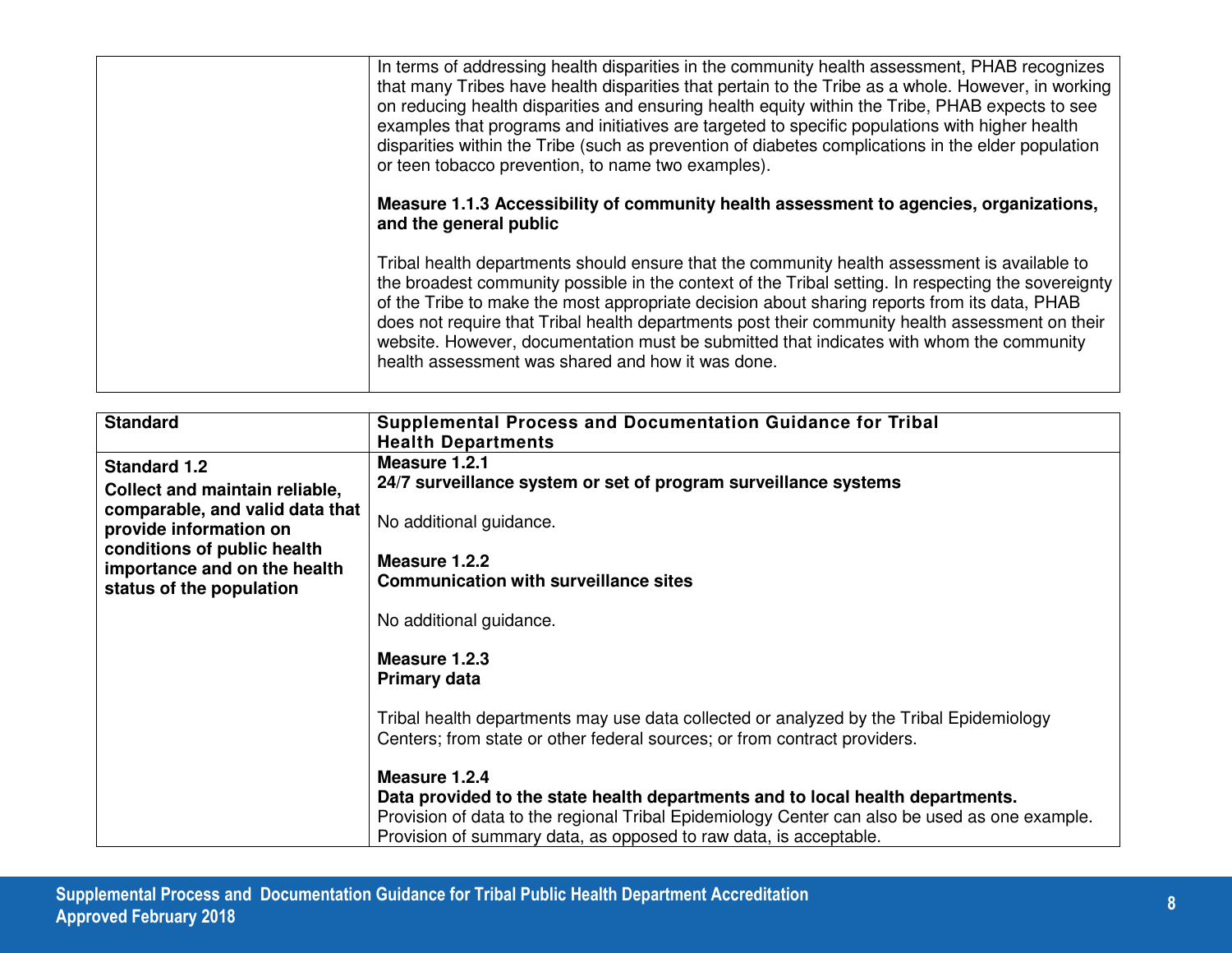| <b>Standard</b>                                                                                                                                                           | <b>Supplemental Process and Documentation Guidance for Tribal</b><br><b>Health Departments</b>                                                                                                                                                                                                                                                                                                                                                                                                                                                                                                                                                                                                                                                                                                                                                                                                                                                  |
|---------------------------------------------------------------------------------------------------------------------------------------------------------------------------|-------------------------------------------------------------------------------------------------------------------------------------------------------------------------------------------------------------------------------------------------------------------------------------------------------------------------------------------------------------------------------------------------------------------------------------------------------------------------------------------------------------------------------------------------------------------------------------------------------------------------------------------------------------------------------------------------------------------------------------------------------------------------------------------------------------------------------------------------------------------------------------------------------------------------------------------------|
| <b>Standard 1.3</b><br>Analyze public health data to<br>identify trends in health<br>problems, environmental<br>public health hazards, and<br>social and economic factors | Measure 1.3.1<br>Data analyzed and public health conclusions drawn<br>The data do not have to be collected or analyzed by the Tribal health department. However,<br>keep in mind that the data need to be specific to the population of the population served by the<br>health department. A report that combines Tribal, county or regional data would not meet the                                                                                                                                                                                                                                                                                                                                                                                                                                                                                                                                                                            |
| that affect the public's health                                                                                                                                           | intent of this measure. When looking at documents for potential use as PHAB documentation, be<br>sure that it meets all the requirements in the guidance, irrespective of who analyzed it. Tribal<br>health departments could use reports produced by the state, an academic institution, Tribal<br>Epidemiology Center, or other organizations. However, data analysis developed by others must<br>have a connection to the Tribal health department and to the populations served by the Tribal<br>health department and contain information of public health significance. PHAB does not dictate<br>the type of data analyses performed. If a Tribal health department does not have the analysis<br>capacity within the health department, they should seek a partnership with an entity who can<br>decide the most appropriate data analytics to perform for the type of data that are used and the<br>report(s) that are being developed. |
|                                                                                                                                                                           | Measure 1.3.2<br>Public health data provided to the Tribal community on a variety of public health issues                                                                                                                                                                                                                                                                                                                                                                                                                                                                                                                                                                                                                                                                                                                                                                                                                                       |
|                                                                                                                                                                           | The Tribal health department can decide who in the Tribal community should have access to the<br>public health data analysis and reports. Examples could include Tribal Councils, Tribal Health<br>Boards, Tribal Health Committees, etc.                                                                                                                                                                                                                                                                                                                                                                                                                                                                                                                                                                                                                                                                                                       |

| <b>Standard</b>                                                                                   | Supplemental Process and Documentation Guidance for Tribal<br><b>Health Departments</b>                                           |
|---------------------------------------------------------------------------------------------------|-----------------------------------------------------------------------------------------------------------------------------------|
| <b>Standard 1.4</b><br>Provide and use the results of<br>health data analysis to develop          | Measure 1.4.1<br>Data used to recommend and inform public health policy, processes, programs, and/or<br><b>interventions</b>      |
| recommendations regarding<br>public health policies,<br>processes, programs, or<br>interventions. | Data across multiple data sets, databases or data sources means the use of data from multiple<br>sources and not just one source. |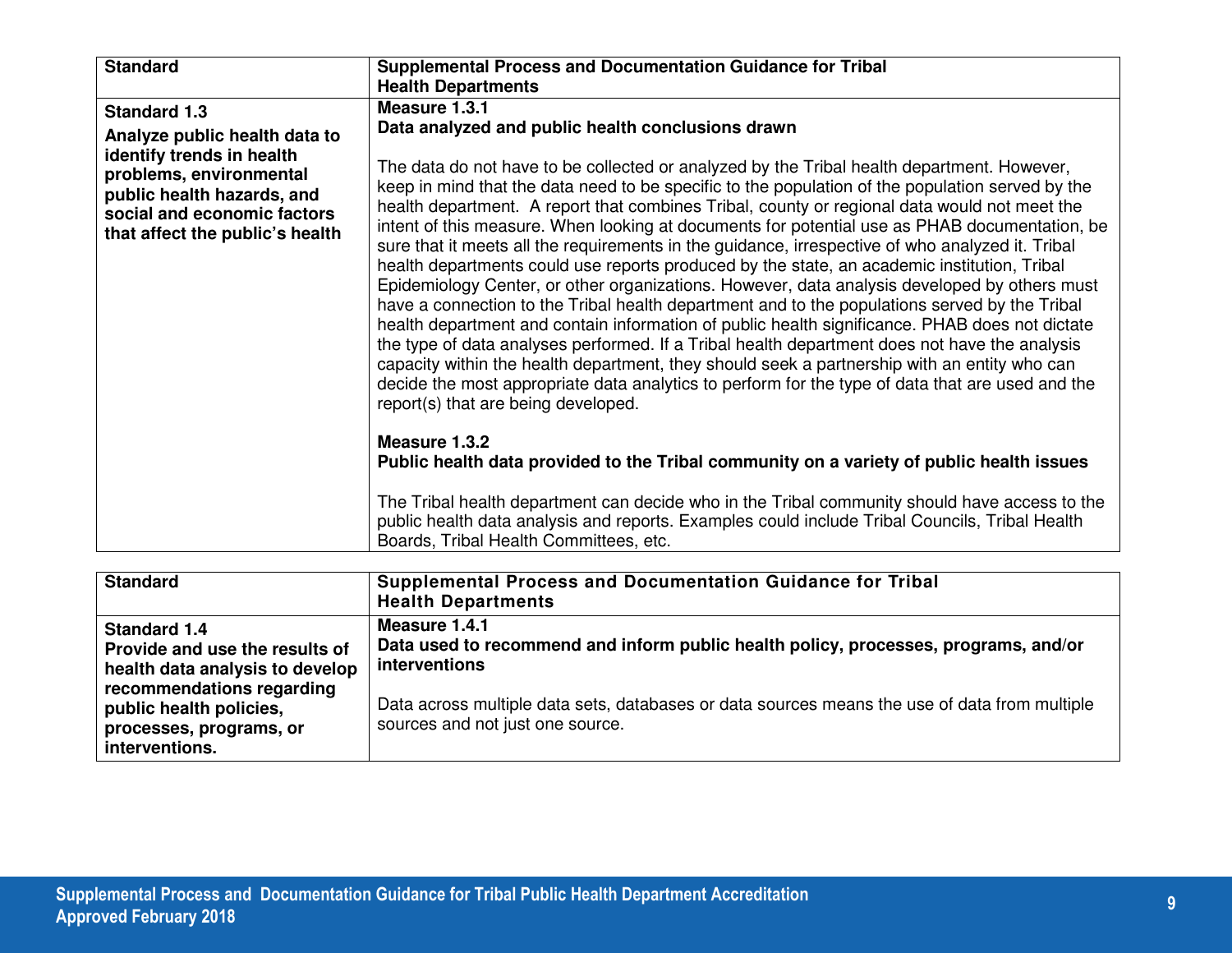| Measure 1.4.2<br>Tribal/community summaries or fact sheets of data to support public health improvement<br>planning processes at the Tribal or local level                                                                                                                                                                                                                                                                                                                                                                                                                                                                                               |
|----------------------------------------------------------------------------------------------------------------------------------------------------------------------------------------------------------------------------------------------------------------------------------------------------------------------------------------------------------------------------------------------------------------------------------------------------------------------------------------------------------------------------------------------------------------------------------------------------------------------------------------------------------|
| RD 1 These summaries or fact sheets are supposed to be an overview, summary or synopsis of<br>a particular health issue (like obesity, diabetes, or cancer) specific to the Tribal community.<br>Summaries or fact sheets developed by the Tribal Epidemiology Centers that are specific to the<br>Tribal community may be used to satisfy this measure. However, the Tribal health department<br>will need to also document the relationship between the TEC and the Tribal health department<br>which clarifies the Tribal health department's role in preparing the summaries or fact sheets if not<br>already explicit in the fact sheet or summary. |
| Examples could come from documentation that shows Tribal approval of services provided by a<br>Tribal organization to the Tribe, like data sharing agreements, statements of work, contracts, etc.                                                                                                                                                                                                                                                                                                                                                                                                                                                       |

#### **DOMAIN 2: INVESTIGATE HEALTH PROBLEMS AND ENVIRONMENTAL PUBLIC HEALTH HAZARDS TO PROTECT THE COMMUNITY**

| <b>Standard</b>                                     | <b>Supplemental Process and Documentation Guidance for Tribal</b>                                                                                                                                                                                                                                                                                                                                                                                                                                                                                                                                                                                                                                       |
|-----------------------------------------------------|---------------------------------------------------------------------------------------------------------------------------------------------------------------------------------------------------------------------------------------------------------------------------------------------------------------------------------------------------------------------------------------------------------------------------------------------------------------------------------------------------------------------------------------------------------------------------------------------------------------------------------------------------------------------------------------------------------|
|                                                     | <b>Health Departments</b>                                                                                                                                                                                                                                                                                                                                                                                                                                                                                                                                                                                                                                                                               |
| <b>Standard 2.1 Conduct timely</b>                  |                                                                                                                                                                                                                                                                                                                                                                                                                                                                                                                                                                                                                                                                                                         |
| investigations of health                            | Measure 2.1.1                                                                                                                                                                                                                                                                                                                                                                                                                                                                                                                                                                                                                                                                                           |
| problems and environmental<br>public health hazards | <b>Protocols for investigation process</b>                                                                                                                                                                                                                                                                                                                                                                                                                                                                                                                                                                                                                                                              |
|                                                     | Measure 2.1.2                                                                                                                                                                                                                                                                                                                                                                                                                                                                                                                                                                                                                                                                                           |
|                                                     | Capacity to conduct an investigation of an infectious disease                                                                                                                                                                                                                                                                                                                                                                                                                                                                                                                                                                                                                                           |
|                                                     | For both of these measures, Tribal health departments can use their agreement with the Indian<br>Health Service (IHS) or any other organization or entity that might conduct this work on behalf of<br>the Tribal health department. Tribal Epidemiology Centers would be another acceptable<br>example. These agreements can be multi-year agreements, as long as they are current as of the<br>time of the review. Tribal health departments will need to describe how they work with that entity<br>or organization to demonstrate conformity with these measures, as part of their documentation. If<br>the agreement with the IHS is used for Measure 2.1.1, then, documentation for Measure 2.1.2 |
|                                                     | would include two examples of how that agreement is working.                                                                                                                                                                                                                                                                                                                                                                                                                                                                                                                                                                                                                                            |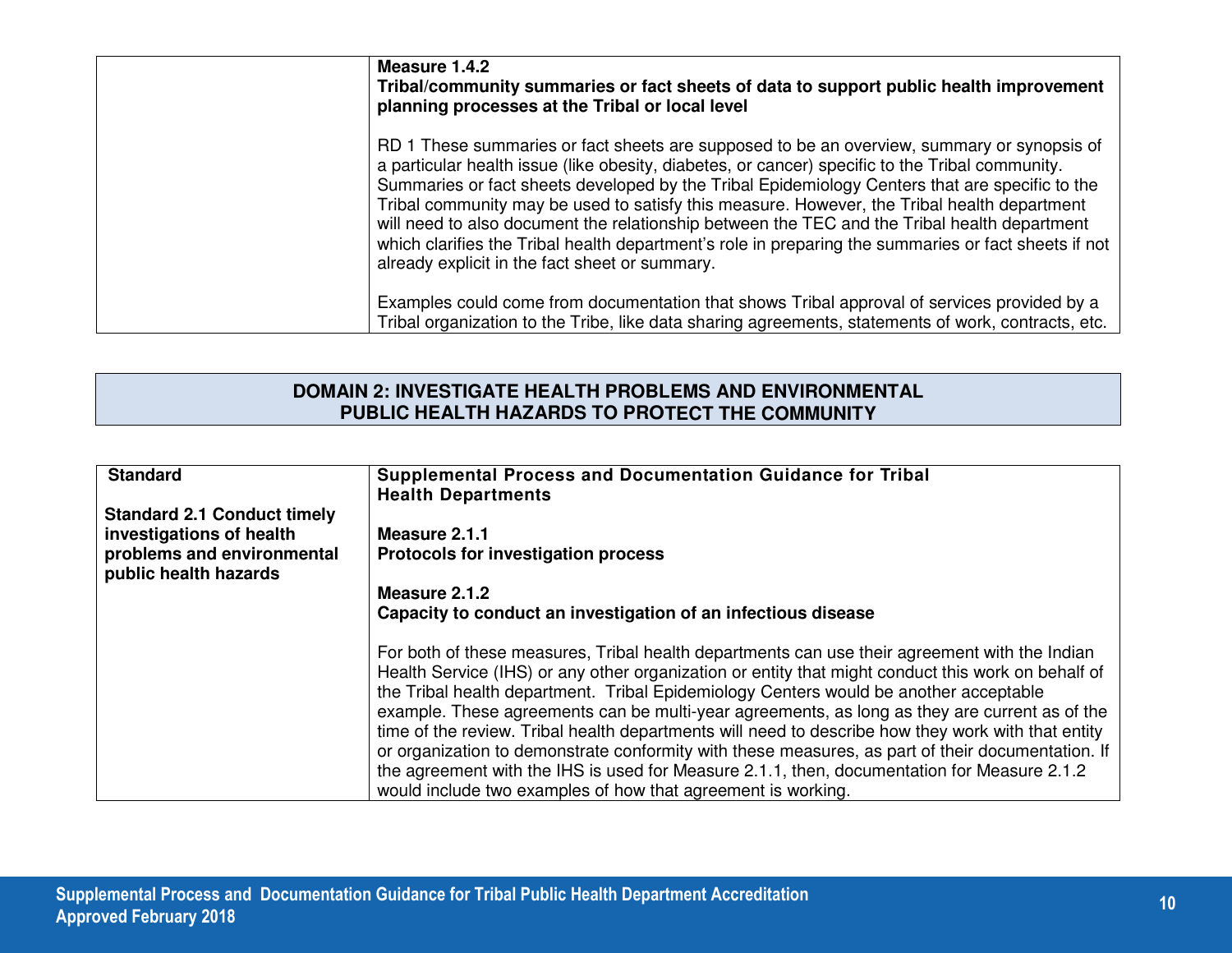| Measure 2.1.3<br>Capacity to conduct investigations of non-infectious health problems, environmental,<br>and/or occupational public health hazards                                                                                                                                                                                                                                                                                                                                                                                                                                                                                         |
|--------------------------------------------------------------------------------------------------------------------------------------------------------------------------------------------------------------------------------------------------------------------------------------------------------------------------------------------------------------------------------------------------------------------------------------------------------------------------------------------------------------------------------------------------------------------------------------------------------------------------------------------|
| The same guidance applies here as was described from Measures 2.1.1 and 2.1.2.                                                                                                                                                                                                                                                                                                                                                                                                                                                                                                                                                             |
| Measure 2.1.4<br>Collaborative work through established governmental and community partnerships on<br>investigations of reportable diseases, disease outbreaks, and environmental public health<br><b>issues</b>                                                                                                                                                                                                                                                                                                                                                                                                                           |
| If a Tribal health department has not had an investigation need within the five years prior to<br>going through the accreditation process, they will need to demonstrate that they have exercised<br>or drilled their protocol to test how it works in their setting. Reports from drills done by IHS or<br>Tribal Epidemiology Centers can be used for documentation, if the health department can<br>describe how they participated in the drills. If the collaborative work is done within the Tribal<br>government setting, a formal MOU is not required, but a memo or email that describes the<br>collaboration would be acceptable. |
| Measure 2.1.5<br>Monitored timely reporting of notifiable/reportable diseases, lab test results, and<br>investigation results                                                                                                                                                                                                                                                                                                                                                                                                                                                                                                              |
| No additional guidance.                                                                                                                                                                                                                                                                                                                                                                                                                                                                                                                                                                                                                    |

| <b>Standard</b>                                                                | <b>Supplemental Process and Documentation Guidance for Tribal</b>                                                                                                                                                                  |
|--------------------------------------------------------------------------------|------------------------------------------------------------------------------------------------------------------------------------------------------------------------------------------------------------------------------------|
|                                                                                | <b>Health Departments</b>                                                                                                                                                                                                          |
| <b>Standard 2.2</b>                                                            |                                                                                                                                                                                                                                    |
| Contain/mitigate health<br>problems and environmental<br>public health hazards | Measure 2.2.1<br>Protocols for containment/mitigation of public health problems and environmental public<br>health hazards                                                                                                         |
|                                                                                | Protocols may be developed, reviewed or revised within the past 2 years. Examples of public<br>health problems can vary but could include such things as pertussis or TB outbreaks, food or<br>water borne disease outbreaks, etc. |
|                                                                                | Measure 2.2.2<br>A process for determining when the All Hazards Emergency Operations Plan (EOP) will be<br>implemented                                                                                                             |
|                                                                                | No additional guidance.                                                                                                                                                                                                            |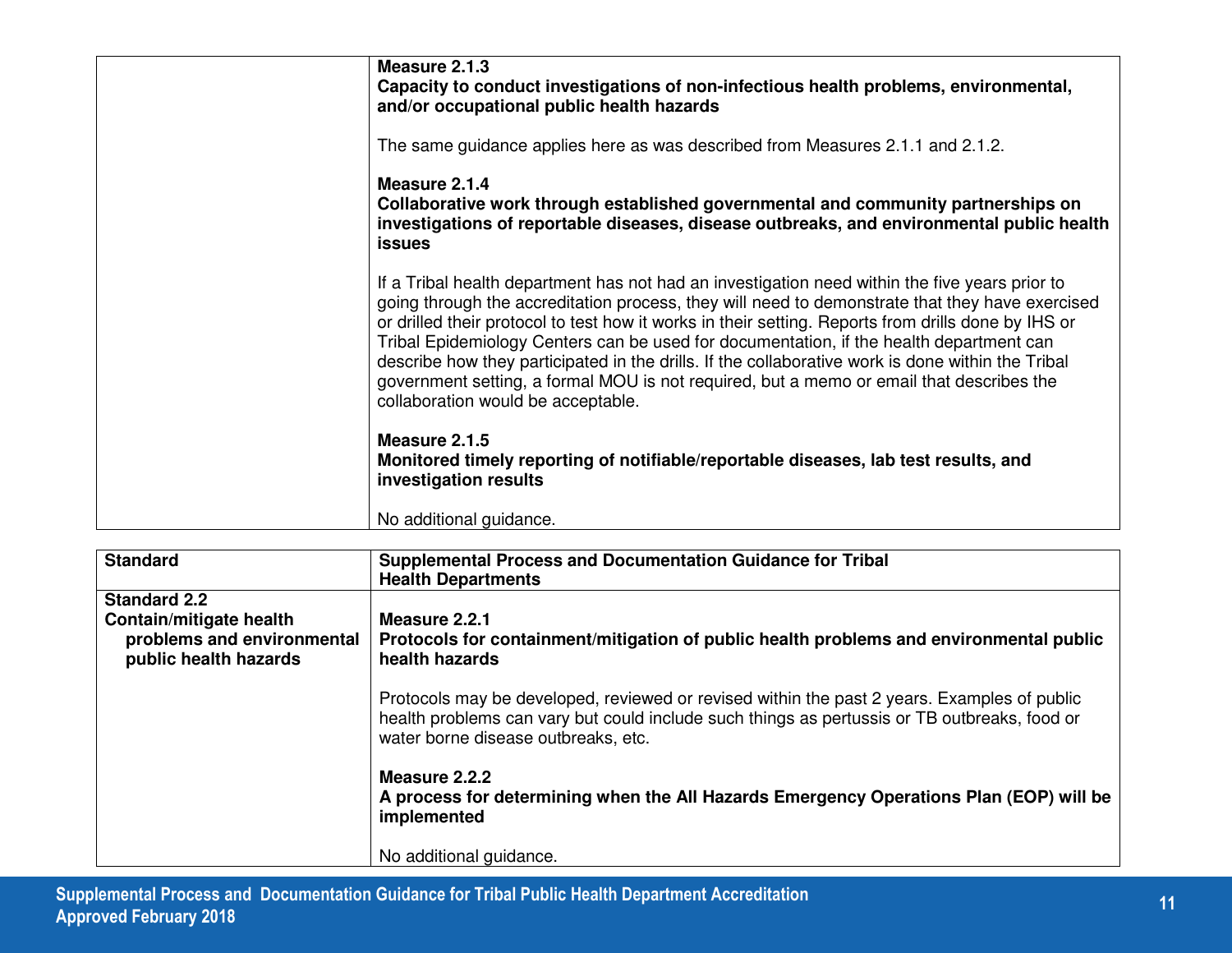| Measure 2.2.3<br><b>Complete After Action Reports (AAR)</b>                                                                                        |
|----------------------------------------------------------------------------------------------------------------------------------------------------|
| If no real event has occurred within the time frame required by the measure, a drill or exercise<br>that tests the protocol and EOP is acceptable. |

| <b>Standard</b>                                                                                                                                                         | <b>Supplemental Process and Documentation Guidance for Tribal</b><br><b>Health Departments</b>                                                                                                                                                                                                                          |
|-------------------------------------------------------------------------------------------------------------------------------------------------------------------------|-------------------------------------------------------------------------------------------------------------------------------------------------------------------------------------------------------------------------------------------------------------------------------------------------------------------------|
| <b>Standard 2.3</b>                                                                                                                                                     | Measure 2.3.1                                                                                                                                                                                                                                                                                                           |
| <b>Ensure access to laboratory and</b><br>epidemiological/environmental<br>public health expertise and<br>capacity to investigate and<br>contain/mitigate public health | Provisions for the health department's 24/7 emergency access to epidemiological and<br>environmental public health resources capable of providing rapid detection,<br>investigation, and containment/mitigation of public health problems and environmental<br>public health hazards                                    |
| problems and environmental<br>public health hazards                                                                                                                     | Tribal health departments may have agreements with other entities within Tribal government to<br>accomplish this measure. If that is the case. Tribal health departments can document that using<br>memos, emails or MOUs.                                                                                              |
|                                                                                                                                                                         | Measure 2.3.2<br>24/7 access to laboratory resources capable of providing rapid detection, investigation<br>and containment of health problems and environmental public health hazards                                                                                                                                  |
|                                                                                                                                                                         | If the access to lab capacity is outside the Tribal government, more formal documentation such<br>as a contract or MOU is required.                                                                                                                                                                                     |
|                                                                                                                                                                         | Measure 2.3.3<br>Access to laboratory and other support personnel and infrastructure capable of providing<br>surge capacity                                                                                                                                                                                             |
|                                                                                                                                                                         | No additional guidance.                                                                                                                                                                                                                                                                                                 |
|                                                                                                                                                                         | Measure 2.3.4<br>Collaboration among Tribal, state, and local health departments to build capacity and<br>share resources to address Tribal, state, and local efforts to provide for rapid detection,<br>investigation, and containment/mitigation of public health problems and environmental<br>public health hazards |
|                                                                                                                                                                         | The purpose of this measure is to assess how the Tribal health department works with the local<br>and/or state health department on outbreaks, environmental public health hazards, and other<br>public health problems that cross jurisdictional boundaries.                                                           |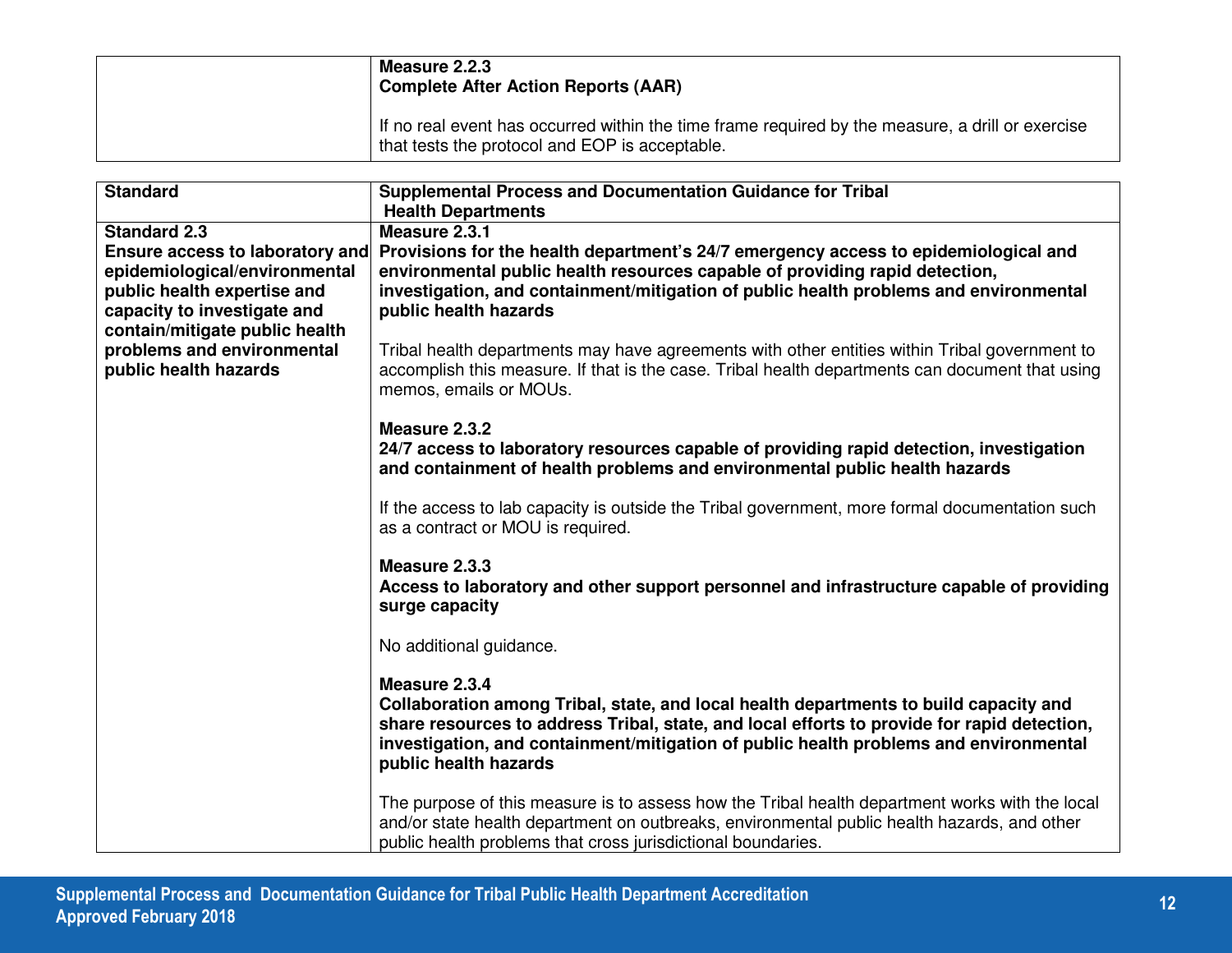| <b>Standard</b>                                                                            | Supplemental Process and Documentation Guidance for Tribal<br><b>Health Departments</b>                                                                                                   |
|--------------------------------------------------------------------------------------------|-------------------------------------------------------------------------------------------------------------------------------------------------------------------------------------------|
| Standard 2.4: Maintain a plan<br>with policies and procedures<br>for urgent and non-urgent | Measure 2.4.1<br>Written protocols for urgent 24/7 communications                                                                                                                         |
| communications                                                                             | In RD 1, duplicative means multiple ways to get in touch with partners.                                                                                                                   |
|                                                                                            | Measure 2.4.2<br>A system to receive and provide urgent and non-urgent health alerts and to coordinate an<br>appropriate public health response                                           |
|                                                                                            | No additional guidance.                                                                                                                                                                   |
|                                                                                            | Measure 2.4.3<br>Timely communication provided to the general public during public health emergencies                                                                                     |
|                                                                                            | For RD 2, the communication to the Tribal community or population can include public service<br>announcements about public health hazards that could affect the community (such as Zika). |

### **DOMAIN 3: INFORM AND EDUCATE ABOUT PUBLIC HEALTH ISSUES AND FUNCTIONS**

| <b>Standard</b>                                                                 | <b>Supplemental Process and Documentation Guidance for Tribal</b><br><b>Health Departments</b>                                                                                                                                                                               |
|---------------------------------------------------------------------------------|------------------------------------------------------------------------------------------------------------------------------------------------------------------------------------------------------------------------------------------------------------------------------|
| <b>Standard 3.1</b>                                                             | Measure 3.1.1                                                                                                                                                                                                                                                                |
| Provide health education and                                                    | Information provided to the public on protecting their health                                                                                                                                                                                                                |
| health promotion policies,                                                      | RD 1 Tribal health departments could include a Tribal or other governmental proclamation.                                                                                                                                                                                    |
| programs, processes, and<br>interventions to support<br>prevention and wellness | RD 2 Tribal health departments could Include documentation from talking circles, Tribal<br>oversight committees, Tribal leader meeting, community meetings, Tribal consultation meetings.                                                                                    |
|                                                                                 | Partnership with the health care side of the Tribe to develop and provide health education to the<br>population is acceptable as long as the health education is about health promotion and disease<br>prevention and not about individual health care or clinical services. |
|                                                                                 | Measure 3.1.2<br>Health promotion strategies to mitigate preventable health conditions                                                                                                                                                                                       |
|                                                                                 | Health promotion strategies may include strategies or initiatives that address health literacy.                                                                                                                                                                              |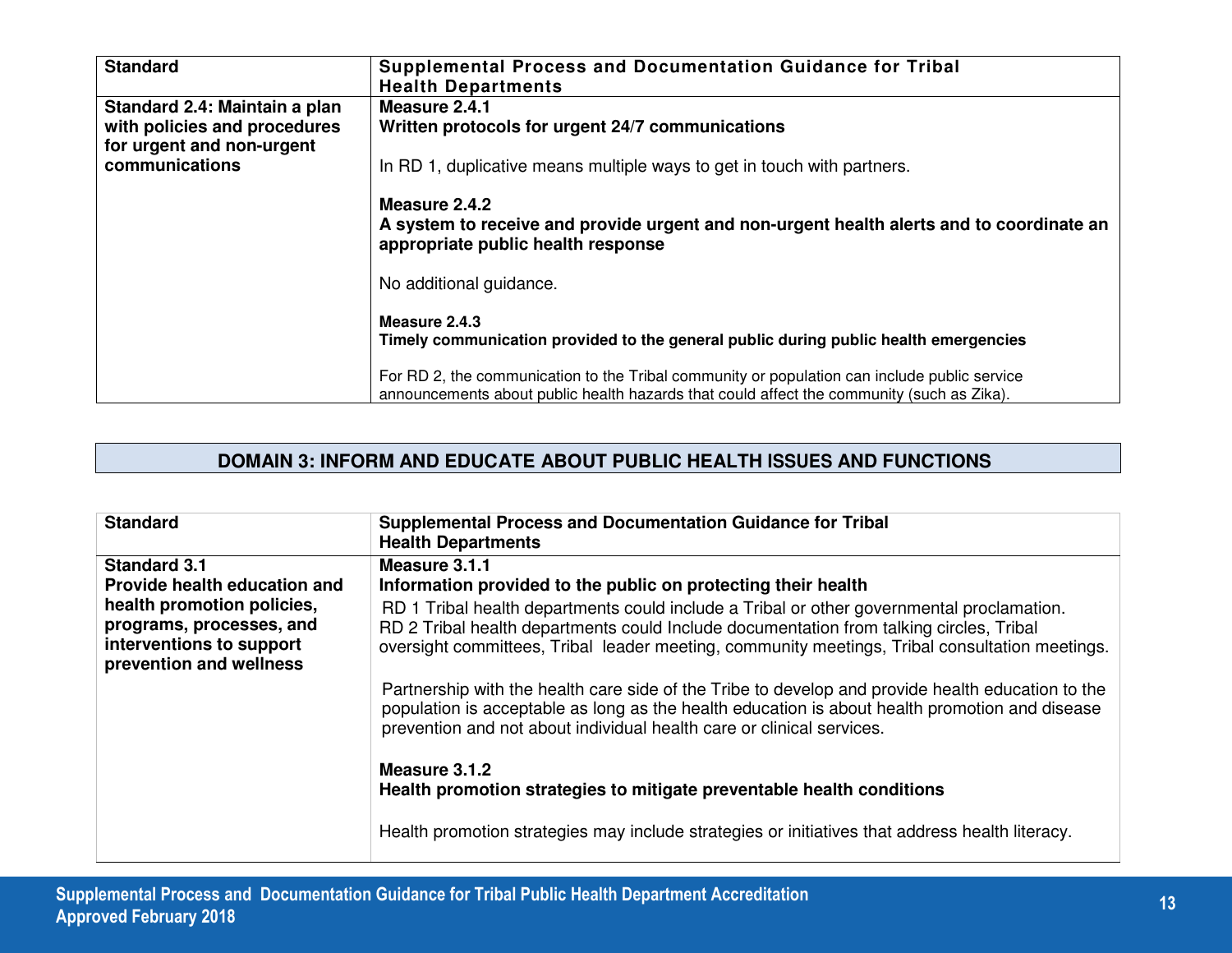| Measure 3.1.3<br>Efforts to specifically address factors that contribute to specific populations' higher<br>health risks and poorer health outcomes                                                                                                                                                                                         |
|---------------------------------------------------------------------------------------------------------------------------------------------------------------------------------------------------------------------------------------------------------------------------------------------------------------------------------------------|
| Tribal health departments may decide which sub-populations within the Tribal population or<br>community that their public health initiatives are developed to address health equity. Analyses<br>that inform these decisions may be obtained from external sources such as Tribal Epidemiology<br>Centers, state reports, or local sources. |

| <b>Standard</b>                      | <b>Supplemental Process and Documentation Guidance for Tribal</b><br><b>Health Departments</b>                                                                                                                                                                                                                                                    |
|--------------------------------------|---------------------------------------------------------------------------------------------------------------------------------------------------------------------------------------------------------------------------------------------------------------------------------------------------------------------------------------------------|
| <b>Standard 3.2</b>                  |                                                                                                                                                                                                                                                                                                                                                   |
| Provide information on public        | Measure 3.2.1                                                                                                                                                                                                                                                                                                                                     |
| health issues and public health      | Information on public health mission, roles, processes, programs, and interventions to                                                                                                                                                                                                                                                            |
| functions through multiple           | improve the public's health provided to the public                                                                                                                                                                                                                                                                                                |
| methods to a variety of<br>audiences | Examples could include Tribal advisory committees and other that advocate for tribes or<br>comments to federal or state or other advisories committees. Submissions from the Tribe's<br>Legislative Advisor are acceptable forms of documentation. Documentation could be PowerPoint<br>presentations, letters, or fact sheets to Tribal leaders. |
|                                      | Measure 3.2.2<br><b>Organizational branding strategy</b>                                                                                                                                                                                                                                                                                          |
|                                      | PHAB understands that Tribes often use the same logo, or Tribal seal throughout the entire<br>Tribe. Tribal public health is oftentimes part of a larger health system.<br>If that is the case, PHAB will accept that as the organizational branding.                                                                                             |
|                                      | Measure 3.2.3<br>Communication procedures to provide information outside the health department                                                                                                                                                                                                                                                    |
|                                      | If Tribal health departments work with an office of public affairs, then documentation can come<br>from that office to meet these measures.<br>Measure 3.2.4<br><b>Risk communication plan</b>                                                                                                                                                    |
|                                      | No additional guidance.                                                                                                                                                                                                                                                                                                                           |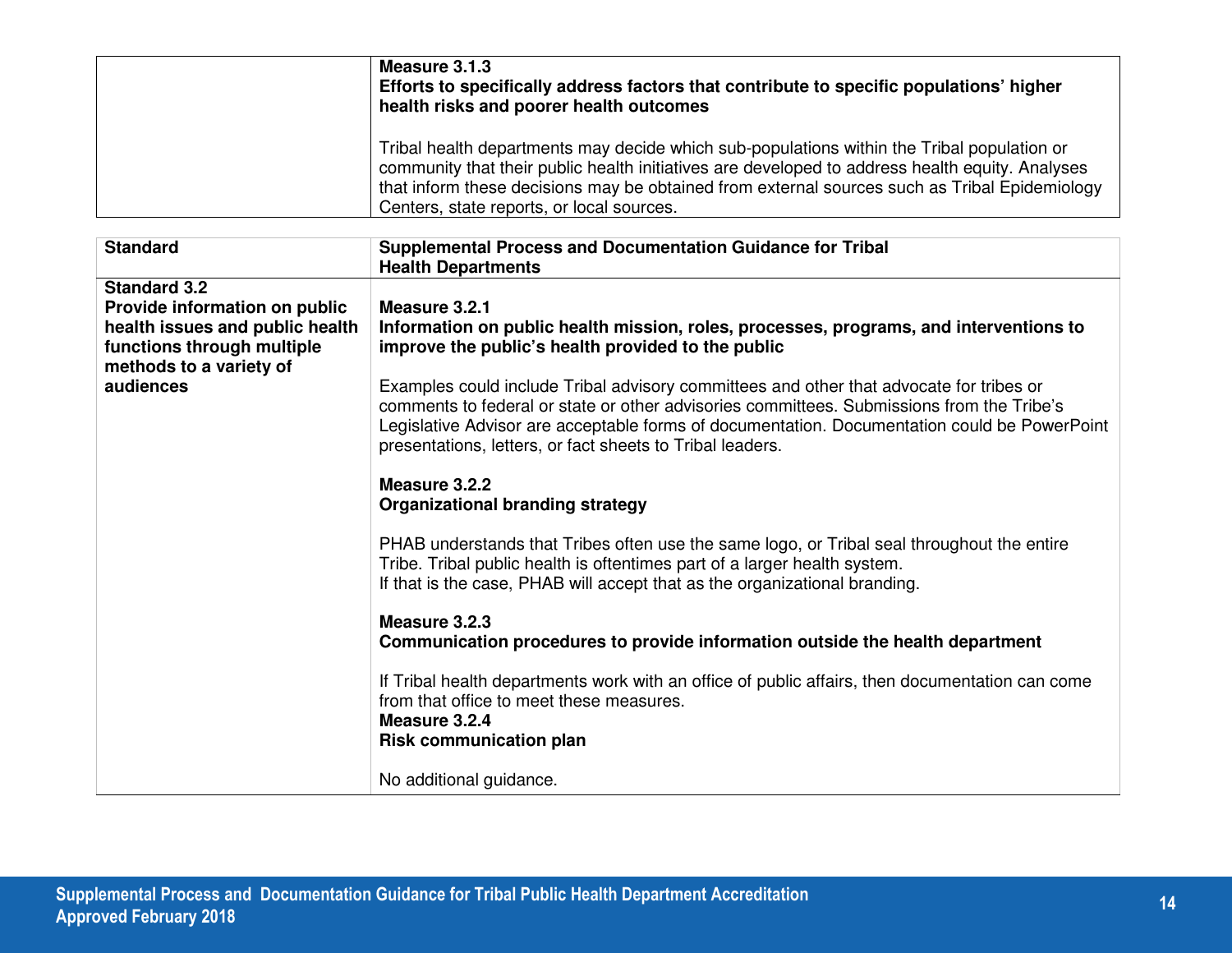| Measure 3.2.5<br>Information available to the public through a variety of methods                                                                                                                                                                                |
|------------------------------------------------------------------------------------------------------------------------------------------------------------------------------------------------------------------------------------------------------------------|
| Tribal health department can decide through what means they make public health information<br>available to their population or community. The intent of this measure is to disseminate<br>information on public health issues to the broadest audience possible. |
| Measure 3.2.6<br>Accessible, accurate, actionable, and current information provided in culturally sensitive<br>and linguistically appropriate formats for target populations served by the health<br>department                                                  |
| No additional guidance.                                                                                                                                                                                                                                          |

#### **DOMAIN 4: ENGAGE WITH THE COMMUNITY TO IDENTIFY AND ADDRESS HEALTH PROBLEMS**

| <b>Standard</b>                                                                                                             | <b>Supplemental Process and Documentation Guidance for Tribal</b><br><b>Health Departments</b>                                                                                                                                                                                                                                                                                                                                                                                                                                      |
|-----------------------------------------------------------------------------------------------------------------------------|-------------------------------------------------------------------------------------------------------------------------------------------------------------------------------------------------------------------------------------------------------------------------------------------------------------------------------------------------------------------------------------------------------------------------------------------------------------------------------------------------------------------------------------|
| Standard 4.1: Engage with the<br>public health system and the<br>community in identifying and<br>addressing health problems | Measure 4.1.1<br>Establishment and/or engagement and active participation in a comprehensive<br>community health partnership and/or coalition; or active participation in several<br>partnerships or coalitions to address specific public health issues or populations                                                                                                                                                                                                                                                             |
| through collaborative<br>processes                                                                                          | Tribal public health departments may partner with other Tribal or local partners, for example,<br>Head Start, emergency management, schools, coalitions, and social services to address specific<br>Tribal health issues. These partnerships are intended to include community members other than<br>the health department staff.                                                                                                                                                                                                   |
|                                                                                                                             | One example is a Tribal health department partnering with the Tribe's Department of Natural<br>Resources on programming around the use of natural foods.                                                                                                                                                                                                                                                                                                                                                                            |
|                                                                                                                             | Measure 4.1.2<br>Stakeholders and partners linked to technical assistance regarding methods of engaging<br>with the community                                                                                                                                                                                                                                                                                                                                                                                                       |
|                                                                                                                             | Tribal health departments are a community resource for partners and stakeholders who are<br>seeking information about engaging with a specific Tribal community. For Tribal health<br>departments, "community" refers to the population or community that the health department<br>described as being its population for public health programs and initiatives. Technical assistance<br>in this measure refers to the provision of feedback and input to partners and stakeholders on<br>ways to engage with the Tribal community. |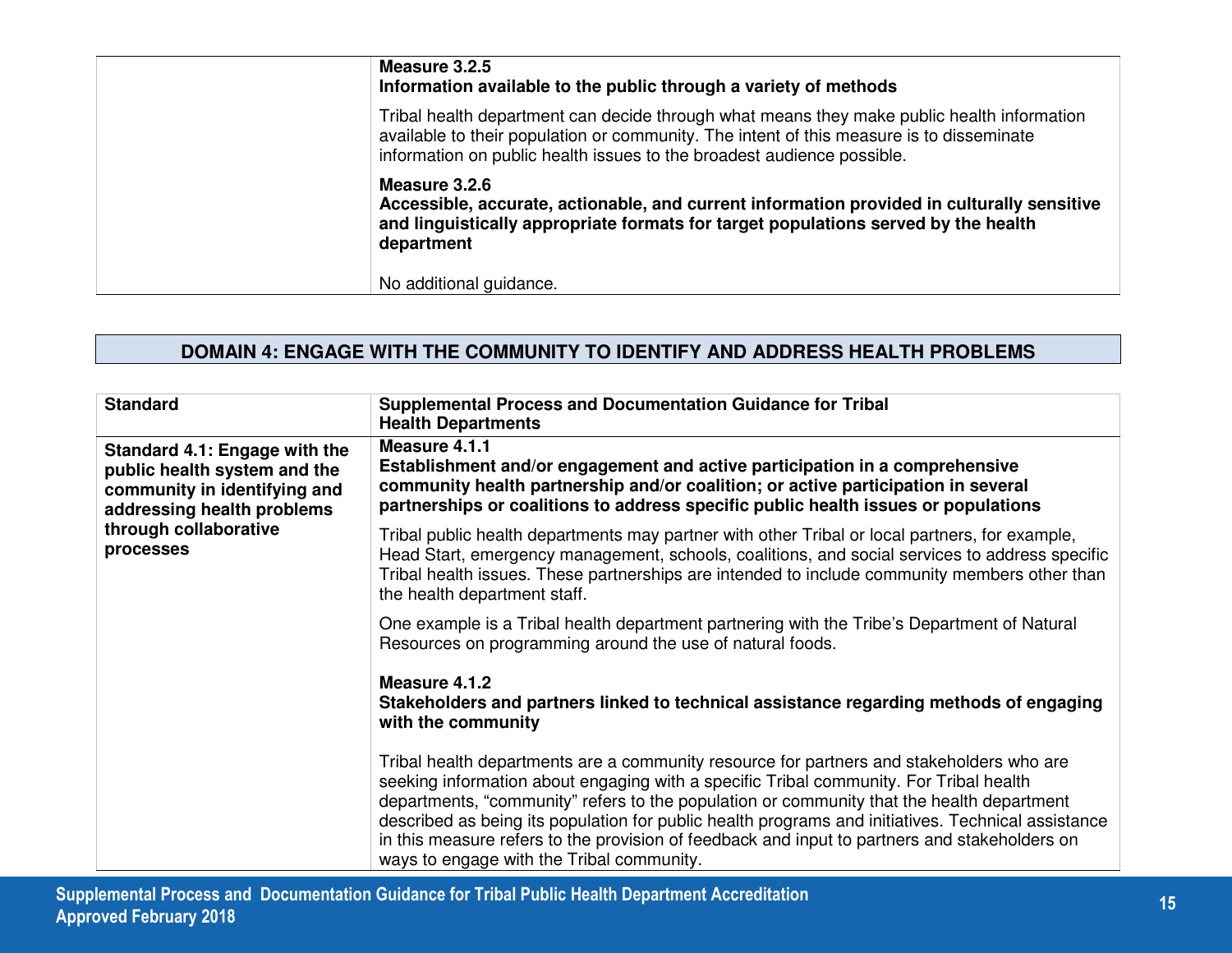| <b>Standard</b>                                                                                                    | <b>Supplemental Process and Documentation Guidance for Tribal</b><br><b>Health Departments</b>                                                                        |
|--------------------------------------------------------------------------------------------------------------------|-----------------------------------------------------------------------------------------------------------------------------------------------------------------------|
| <b>Standard 4.2</b><br>Promote the community's<br>understanding of and support<br>for policies and strategies that | Measure 4.2.1<br>Engagement with the community about policies and/or strategies that will promote the<br>public's health                                              |
| will improve the public's health                                                                                   | No additional guidance                                                                                                                                                |
|                                                                                                                    | Measure 4.2.2<br>Engagement with governing entities, advisory boards, and elected officials about policies<br>and/or strategies that will promote the public's health |
|                                                                                                                    | No additional guidance.                                                                                                                                               |

# **DOMAIN 5:DEVELOP PUBLIC HEALTH POLICIES AND PLANS**

| <b>Standard</b>                                              | <b>Supplemental Process and Documentation Guidance for Tribal</b><br><b>Health Departments</b>                                                                                                                                                                                             |
|--------------------------------------------------------------|--------------------------------------------------------------------------------------------------------------------------------------------------------------------------------------------------------------------------------------------------------------------------------------------|
| Standard 5.1: Serve As a                                     |                                                                                                                                                                                                                                                                                            |
| <b>Primary and Expert Resource</b>                           | Measure 5.1.1                                                                                                                                                                                                                                                                              |
| for Establishing and                                         | The monitoring and tracking of public health issues that are being discussed by                                                                                                                                                                                                            |
| <b>Maintaining Public Health</b><br>Policies, Practices, and | individuals and entities that set policies and practices that impact on public health                                                                                                                                                                                                      |
| Capacity                                                     | No additional guidance.                                                                                                                                                                                                                                                                    |
|                                                              | Measure 5.1.2                                                                                                                                                                                                                                                                              |
|                                                              | Engagement in activities that contribute to the development and/or modification of policy<br>that impacts public health                                                                                                                                                                    |
|                                                              | No additional guidance.                                                                                                                                                                                                                                                                    |
|                                                              | Measure 5.1.3                                                                                                                                                                                                                                                                              |
|                                                              | Informed governing entities, elected officials, and/or the public of potential intended or<br>unintended public health impacts from current and/or proposed policies                                                                                                                       |
|                                                              | Tribal health departments may consider work that they have participated in to develop or revise<br>Tribal ordinances or Tribal codes that describe public health policies. Tribal health departments<br>may select information from Tribal Health Council or Tribal Health Board meetings. |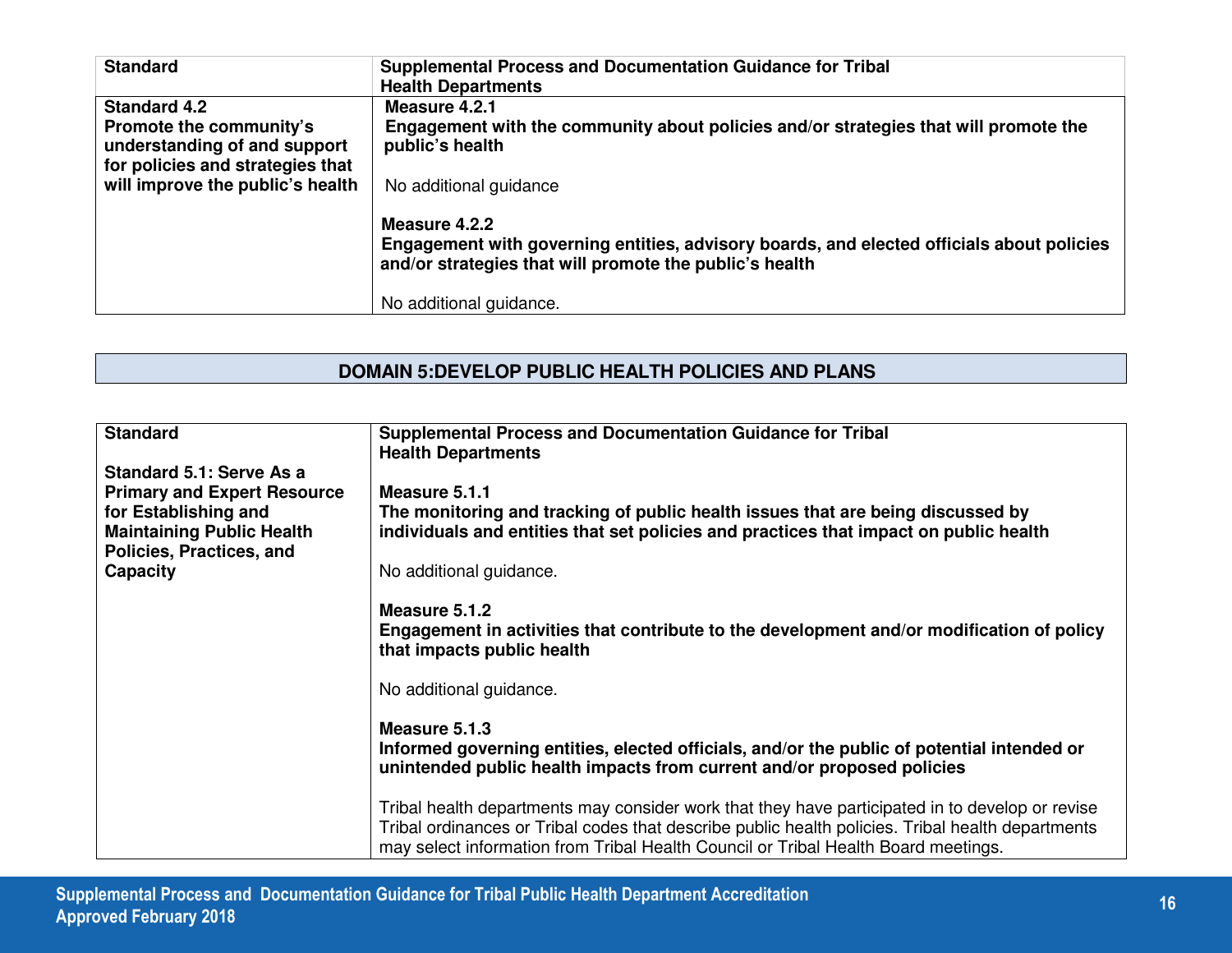| <b>Standard</b>                | <b>Supplemental Process and Documentation Guidance for Tribal</b><br><b>Health Departments</b>                                                                    |
|--------------------------------|-------------------------------------------------------------------------------------------------------------------------------------------------------------------|
| <b>Standard 5.2: Conduct a</b> | Measure 5.2.1                                                                                                                                                     |
| comprehensive planning         | A process to develop a Tribal community health improvement plan                                                                                                   |
| process resulting in a         |                                                                                                                                                                   |
| Tribal/state/community health  | No additional guidance                                                                                                                                            |
| improvement plan               |                                                                                                                                                                   |
|                                | Measure 5.2.2                                                                                                                                                     |
|                                | Tribal community health improvement plan adopted as a result of the health improvement                                                                            |
|                                | planning process                                                                                                                                                  |
|                                | No additional guidance.                                                                                                                                           |
|                                |                                                                                                                                                                   |
|                                | Measure 5.2.3                                                                                                                                                     |
|                                | Elements and strategies of the health improvement plan implemented in partnership with<br>others                                                                  |
|                                | No additional guidance.                                                                                                                                           |
|                                | Measure 5.2.4                                                                                                                                                     |
|                                | Monitor and revise as needed, the strategies in the community health improvement plan<br>in collaboration with broad participation from stakeholders and partners |
|                                |                                                                                                                                                                   |
|                                | No additional guidance.                                                                                                                                           |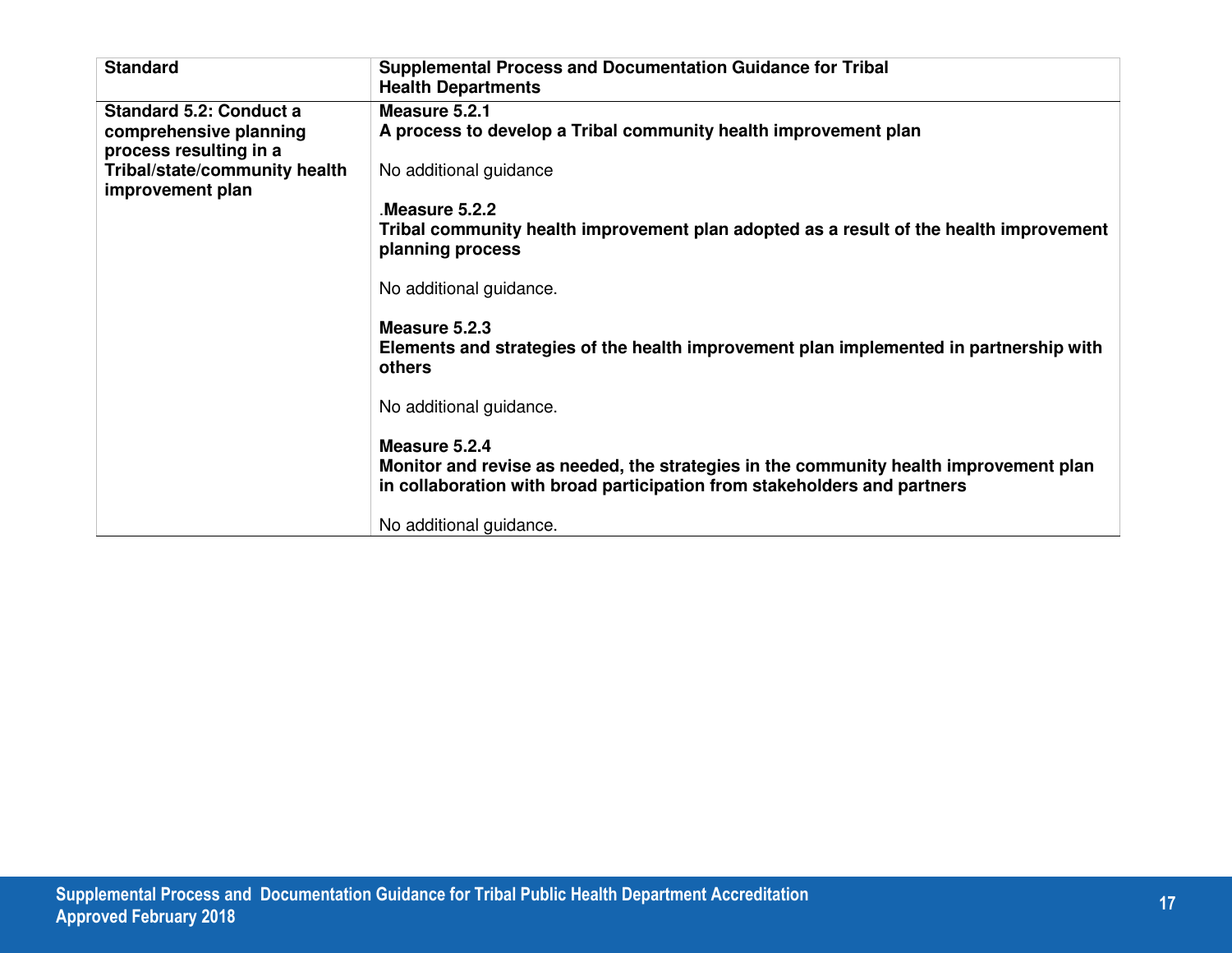| <b>Standard</b>                                                     | <b>Supplemental Process and Documentation Guidance for Tribal</b><br><b>Health Departments</b> |
|---------------------------------------------------------------------|------------------------------------------------------------------------------------------------|
| <b>Standard 5.3</b><br>Develop and implement a<br>health department | Measure 5.3.1<br>Department strategic planning process                                         |
| organizational strategic plan.                                      | No additional guidance                                                                         |
|                                                                     | Measure 5.3.2<br>Adopted department strategic plan                                             |
|                                                                     | No additional guidance.                                                                        |
|                                                                     | Measure 5.3.3<br>Implemented department strategic plan                                         |
|                                                                     | No additional guidance.                                                                        |

| <b>Standard</b>                                                              | <b>Supplemental Process and Documentation Guidance for Tribal</b><br><b>Health Departments</b>                    |
|------------------------------------------------------------------------------|-------------------------------------------------------------------------------------------------------------------|
| <b>Standard 5.4</b><br>Maintain an all hazards<br>emergency operations plan. | Measure 5.4.1<br>Process for the development and maintenance of an All Hazards Emergency Operations<br>Plan (EOP) |
|                                                                              | No additional guidance.                                                                                           |
|                                                                              | Measure 5.4.2<br>Public health emergency operations plan (EOP)                                                    |
|                                                                              | No additional guidance.                                                                                           |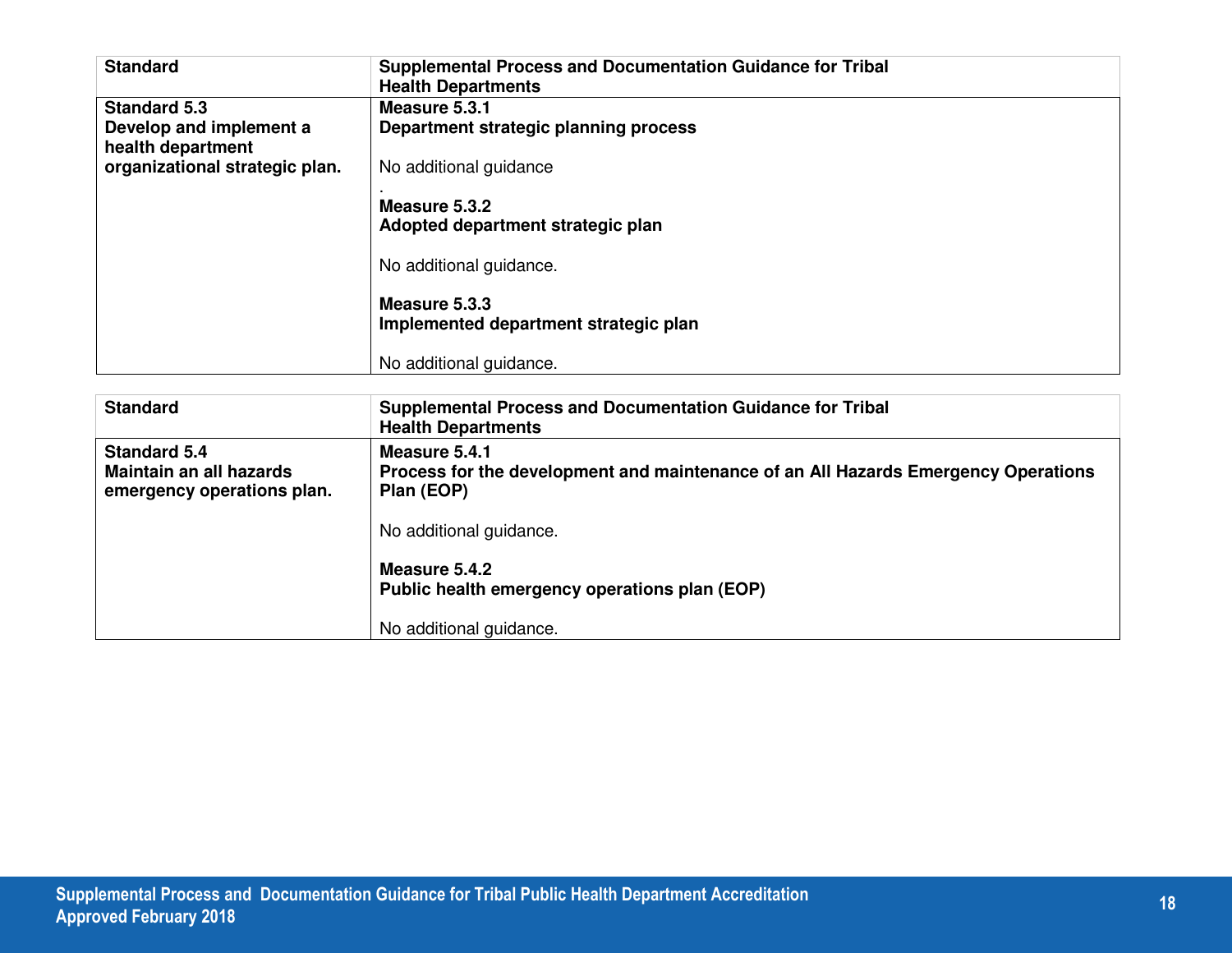| <b>Standard</b>                                                                                                    | <b>Supplemental Process and Documentation Guidance for Tribal</b>                                                                                                                                                                                                                                                                                                                                                                                                                                                                                                                                                                                                                                                                                                                                                                                                              |
|--------------------------------------------------------------------------------------------------------------------|--------------------------------------------------------------------------------------------------------------------------------------------------------------------------------------------------------------------------------------------------------------------------------------------------------------------------------------------------------------------------------------------------------------------------------------------------------------------------------------------------------------------------------------------------------------------------------------------------------------------------------------------------------------------------------------------------------------------------------------------------------------------------------------------------------------------------------------------------------------------------------|
|                                                                                                                    | <b>Health Departments</b>                                                                                                                                                                                                                                                                                                                                                                                                                                                                                                                                                                                                                                                                                                                                                                                                                                                      |
| <b>Standard 6.1</b>                                                                                                | Measure 6.1.1                                                                                                                                                                                                                                                                                                                                                                                                                                                                                                                                                                                                                                                                                                                                                                                                                                                                  |
| Review existing laws and work<br>with governing entities and<br>elected/appointed officials to<br>update as needed | Laws reviewed in order to determine the need for revisions                                                                                                                                                                                                                                                                                                                                                                                                                                                                                                                                                                                                                                                                                                                                                                                                                     |
|                                                                                                                    | Measure 6.1.2<br>Information provided to the governing entity and/or elected/appointed officials concerning<br>needed updates/amendments to current laws and/or proposed new laws                                                                                                                                                                                                                                                                                                                                                                                                                                                                                                                                                                                                                                                                                              |
|                                                                                                                    | This guidance applies to both of these measures. For Tribal health departments who are part of<br>a Tribe that makes its own laws, rules, and regulations, the health department must be able to<br>document how it participates in the review of public health laws and provides input into changes<br>that need to be considered. For Tribal health departments who are part of a Tribe that does not<br>make its own laws, then, the Tribal health department can document how it reviewed laws,<br>rules, and regulations passed by others and how the Tribal health department provided input<br>into needed or proposed changes. The Tribal health department is not responsible for the<br>actions taken by the entity that is ultimately responsible to changing the laws, rules or<br>regulations; just for the review and input using their public health expertise. |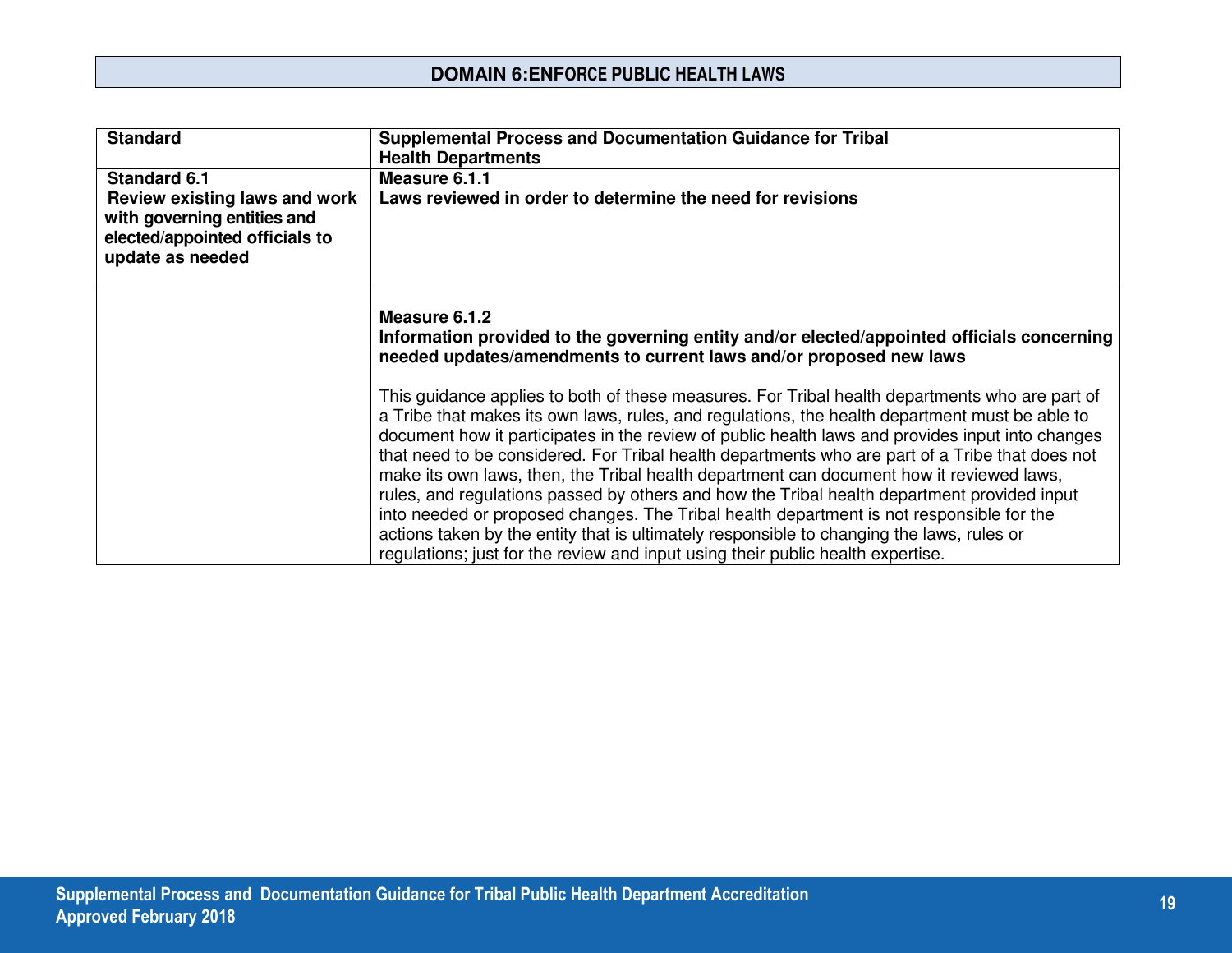| <b>Standard</b>                                    | <b>Supplemental Process and Documentation Guidance for Tribal</b><br><b>Health Departments</b>                                                                                                                                                                                                                                                                                                                                                                                                                                                                                                                                                                                                                                                                                                                                                                                                                                                                                                                                                                                                                                                                         |
|----------------------------------------------------|------------------------------------------------------------------------------------------------------------------------------------------------------------------------------------------------------------------------------------------------------------------------------------------------------------------------------------------------------------------------------------------------------------------------------------------------------------------------------------------------------------------------------------------------------------------------------------------------------------------------------------------------------------------------------------------------------------------------------------------------------------------------------------------------------------------------------------------------------------------------------------------------------------------------------------------------------------------------------------------------------------------------------------------------------------------------------------------------------------------------------------------------------------------------|
| <b>Standard 6.2: Educate</b>                       | Measure 6.2.1                                                                                                                                                                                                                                                                                                                                                                                                                                                                                                                                                                                                                                                                                                                                                                                                                                                                                                                                                                                                                                                                                                                                                          |
| individuals and organizations                      | Department knowledge maintained and public health laws applied in a consistent manner                                                                                                                                                                                                                                                                                                                                                                                                                                                                                                                                                                                                                                                                                                                                                                                                                                                                                                                                                                                                                                                                                  |
| on the meaning, purpose, and                       |                                                                                                                                                                                                                                                                                                                                                                                                                                                                                                                                                                                                                                                                                                                                                                                                                                                                                                                                                                                                                                                                                                                                                                        |
| benefit of public health laws<br>and how to comply | Tribal health departments that do not have regulatory enforcement responsibility still have a<br>responsibility to maintain knowledge of laws that impact public health and to ensure that the<br>laws are applied consistently. For example, the school system may have the responsibility to<br>ensure that all children entering kindergarten have had age appropriate vaccinations. The<br>health department should work with the schools to ensure that those laws are consistently<br>enforced. Another example is the assurance that the prohibition against the sale of commercial<br>tobacco products to minors is enforced consistently. If the laws are enforced by a different<br>Tribal entity, the health department needs to provide documentation that it knows about the<br>enforcement activity. The documentation can be in the form of memos, emails, description of<br>meetings, telephone logs, etc.                                                                                                                                                                                                                                             |
|                                                    | Measure 6.2.2<br>Laws and permit/license application requirements are accessible to the public<br>For Tribal health departments, accessible to the public means accessible to the population or<br>community that the Tribal health department has determined that it is responsible for. The Tribal<br>health department may or may not be responsible to administering or enforcing the law. This<br>measure is about the provision of information. The Tribal health department might also partner<br>with another administrative unit or agency to document conformity with this measure.<br>Measure 6.2.3<br>Information or education provided to regulated entities regarding their responsibilities<br>and methods to achieve full compliance with public health related laws<br>For Tribal health departments with no regulatory or enforcement responsibilities, they must<br>demonstrate that they are aware of the entities that do regulate or enforce public health laws and<br>how they educate others about other regulatory processes. This documentation may also be<br>prepared by another administrative unit within the Tribe or by another agency |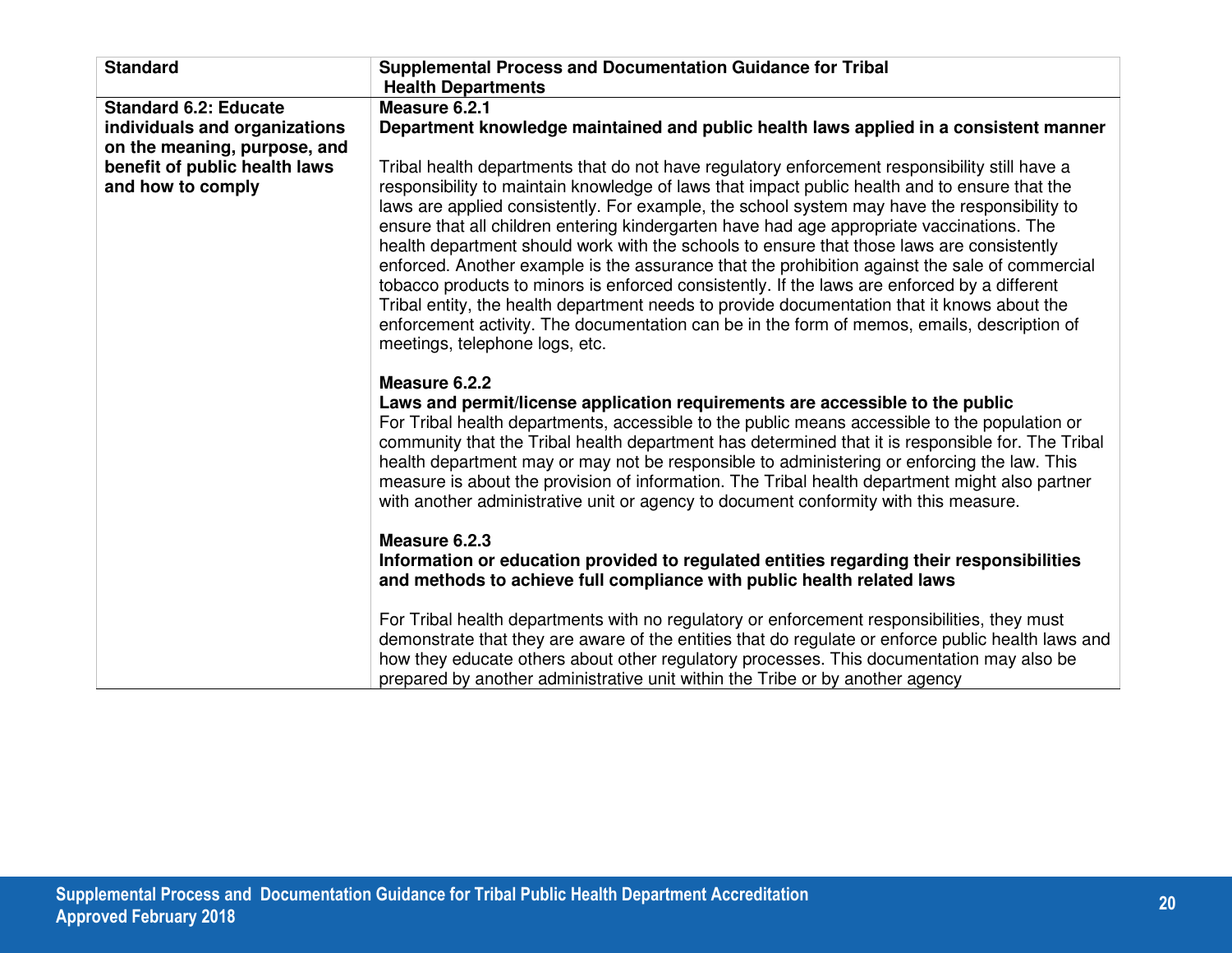| <b>Standard</b>                                                    | <b>Supplemental Process and Documentation Guidance for Tribal</b><br><b>Health Departments</b>                                                                                                                                                                                                                                                                                                       |
|--------------------------------------------------------------------|------------------------------------------------------------------------------------------------------------------------------------------------------------------------------------------------------------------------------------------------------------------------------------------------------------------------------------------------------------------------------------------------------|
| <b>Standard 6.3</b>                                                | Measure 6.3.1                                                                                                                                                                                                                                                                                                                                                                                        |
| <b>Conduct and monitor public</b><br>health enforcement activities | Written procedures and protocols for conducting enforcement actions                                                                                                                                                                                                                                                                                                                                  |
| and coordinate notification of<br>violations among appropriate     | If the Tribal health department does not conduct enforcement actions, this documentation must<br>come from the administrative division or agency that does have those responsibilities.                                                                                                                                                                                                              |
| agencies                                                           |                                                                                                                                                                                                                                                                                                                                                                                                      |
|                                                                    | Measure 6.3.2<br>Inspection activities of regulated entities conducted and monitored according to<br>mandated frequency and/or risk analysis method that guides the frequency and<br>scheduling of inspections of regulated entities                                                                                                                                                                 |
|                                                                    | Measure 6.3.3 Procedures and protocols for both routine and emergency situations<br>requiring enforcement activities and complaint follow-up                                                                                                                                                                                                                                                         |
|                                                                    | Measure 6.3.4<br>Patterns or trends identified in compliance from enforcement activities and complaints                                                                                                                                                                                                                                                                                              |
|                                                                    | This guidance applies to all three measures above. When other administrative divisions or<br>agencies within the broader Tribal enterprise have enforcement authority, the health department<br>must provide documentation that it is informed of patterns, trends, and compliance. This relates<br>to the enforcement of public health related laws only, whether they are Tribal, state or federal |
|                                                                    | Measure 6.3.5<br>Coordinated notification of violations to the public, when required, and coordinated<br>sharing of information among appropriate agencies about enforcement activities, follow-<br>up activities, and trends or patterns                                                                                                                                                            |
|                                                                    | If the Tribal health department does not have enforcement authority, then, it must document that<br>it has been notified by the appropriate administrative unit or agency within the broader Tribal<br>enterprise of violations of public health laws.                                                                                                                                               |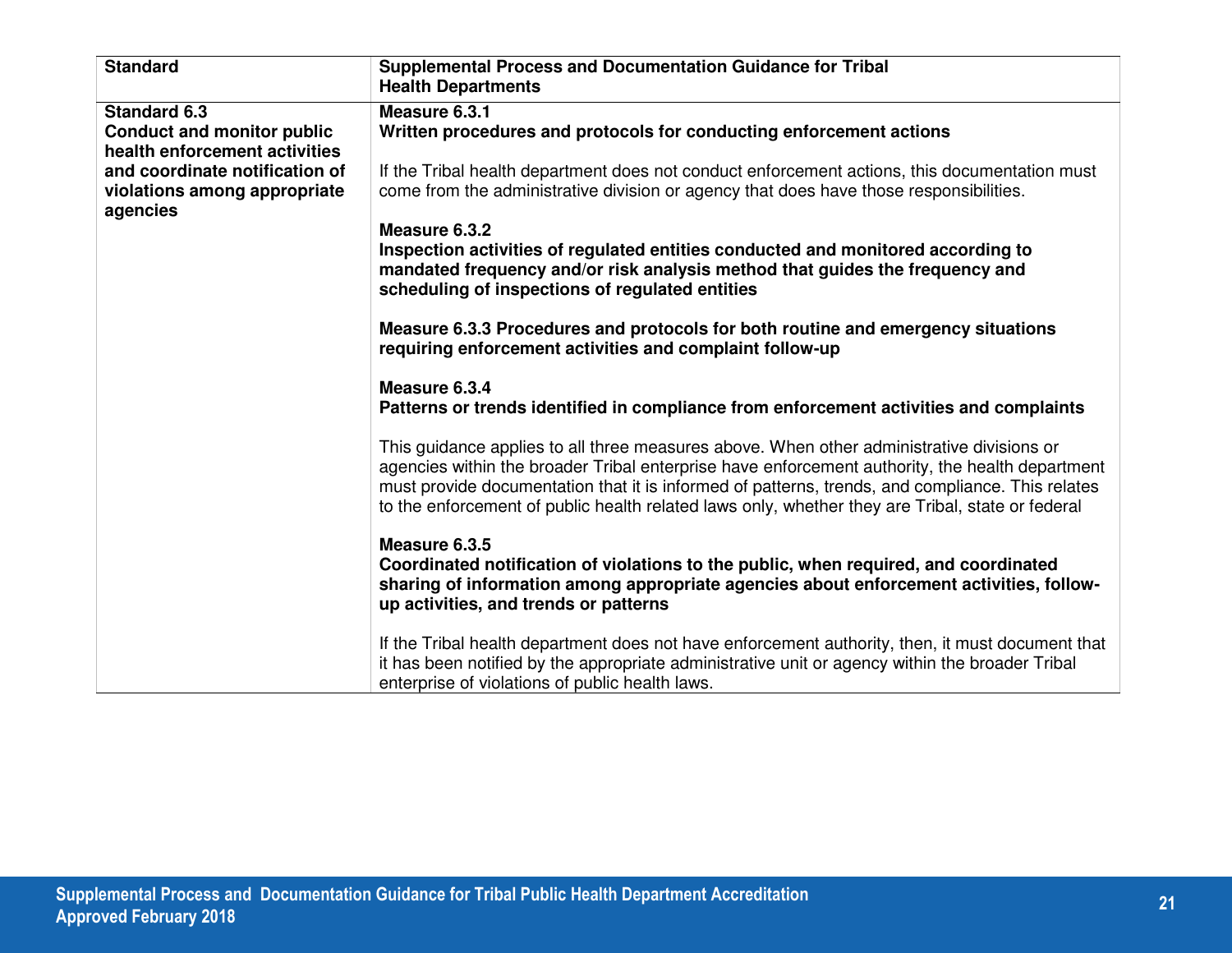### **DOMAIN 7: PROMOTE STRATEGIES TO IMPROVE ACCESS TO HEALTH CARE**

| <b>Standard</b>                                                                           | <b>Supplemental Process and Documentation Guidance for Tribal</b><br><b>Health Departments</b>                                                                                                                                                                                                                                                                                                                                                                                                                                                            |
|-------------------------------------------------------------------------------------------|-----------------------------------------------------------------------------------------------------------------------------------------------------------------------------------------------------------------------------------------------------------------------------------------------------------------------------------------------------------------------------------------------------------------------------------------------------------------------------------------------------------------------------------------------------------|
| <b>Standard 7.1</b><br><b>Assess health care service</b><br>capacity and access to health | Measure 7.1.1 Process to assess the availability of health care services                                                                                                                                                                                                                                                                                                                                                                                                                                                                                  |
| care services                                                                             | Measure 7.1.2<br>Identification of populations who experience barriers to health care services identified                                                                                                                                                                                                                                                                                                                                                                                                                                                 |
|                                                                                           | Measure 7.1.3<br>Identification of gaps in access to health care services and barriers to the receipt of<br>health care services identified                                                                                                                                                                                                                                                                                                                                                                                                               |
|                                                                                           | This guidance applies to both measures above. For Tribal health departments, a collaboration<br>with the health care services component serving the Tribe would be a good example to use for<br>meeting the measures in this standard. If data are collected and analyzed and reports are<br>prepared by the Tribal health care system or Indian Health Service, that information can be used<br>for these measures. The data should be shared with the entities that can positively affect the use<br>of health care services for the population served. |
|                                                                                           | In meeting the three core functions of public health (Assessment, Assurance, and Policy<br>Development), the health department should have knowledge of the health care system and how<br>it meets the service needs of the population or community.                                                                                                                                                                                                                                                                                                      |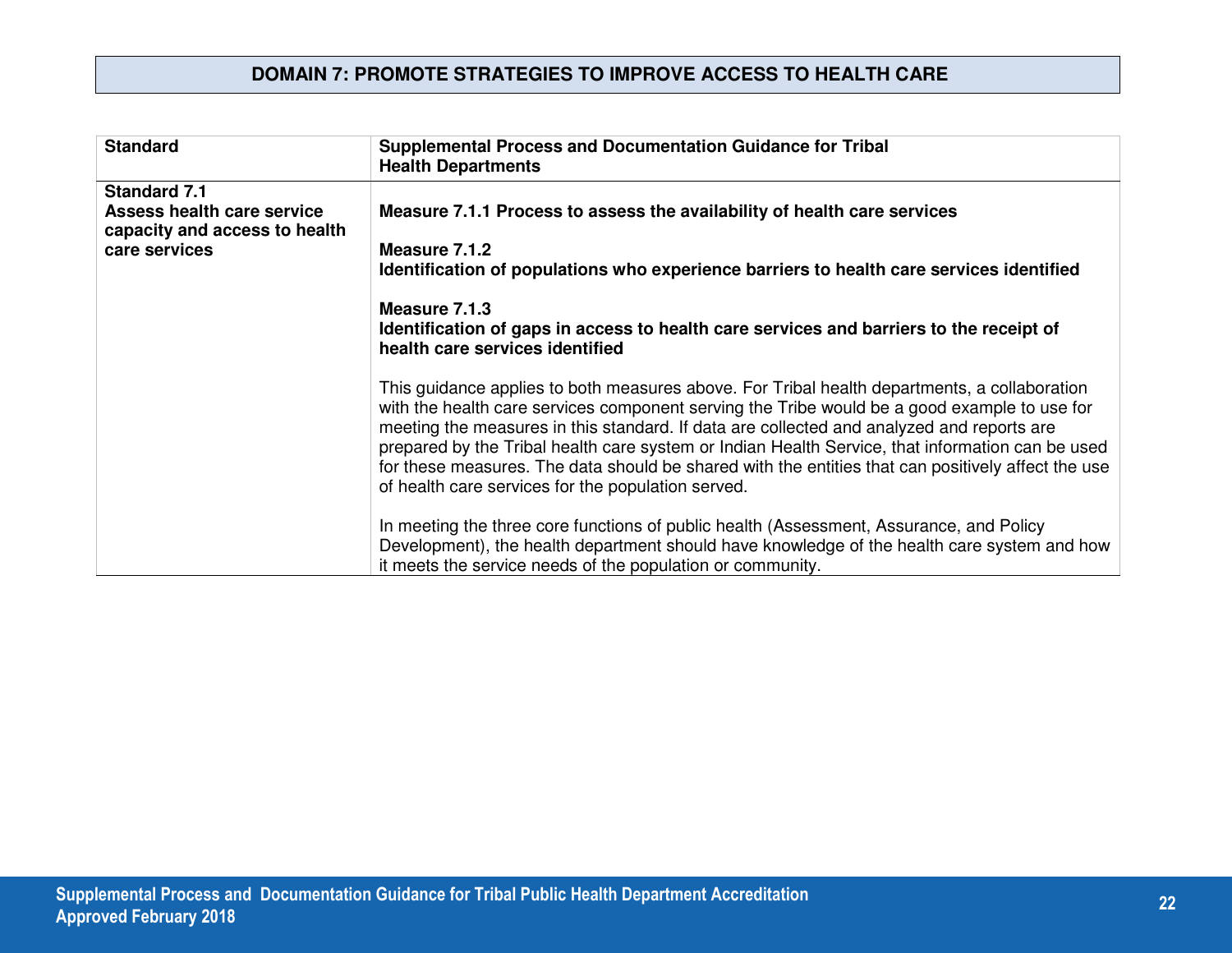| <b>Standard</b>                                                                        | <b>Supplemental Process and Documentation Guidance for Tribal</b><br><b>Health Departments</b>                                                                                                                  |
|----------------------------------------------------------------------------------------|-----------------------------------------------------------------------------------------------------------------------------------------------------------------------------------------------------------------|
| Standard 7.2: Identify and<br>implement strategies to<br>improve access to health care | Measure 7.2.1<br>Process to develop strategies to improve access to health care services                                                                                                                        |
| services                                                                               | Tribal health departments may also include access to traditional or Tribal healers as part of the<br>assessment and assurance of access to health care.                                                         |
|                                                                                        | Measure 7.2.2<br>Implemented strategies to increase access to health care services                                                                                                                              |
|                                                                                        | No additional guidance.                                                                                                                                                                                         |
|                                                                                        | Measure 7.2.3<br>Implemented culturally competent initiatives to increase access to health care services<br>for those who may experience barriers to care due to cultural, language, or literacy<br>differences |
|                                                                                        | Examples for Tribal health departments could be from the Community Health Representative<br>Program; efforts to employ traditional health workers/healers/practitioners; or developing a peer<br>support group. |

## **DOMAIN 8: MAINTAIN A COMPETENT PUBLIC HEALTH WORKFORCE**

| <b>Standard</b>                                                                                                  | <b>Supplemental Process and Documentation Guidance for Tribal</b><br><b>Health Departments</b>                                               |
|------------------------------------------------------------------------------------------------------------------|----------------------------------------------------------------------------------------------------------------------------------------------|
| <b>Standard 8.1 Encourage the</b><br>development of a sufficient<br>number of qualified public<br>health workers | Measure 8.1.1<br>Relationships and/or collaborations that promote the development of future public<br>health workers No additional quidance. |
|                                                                                                                  | No additional guidance.                                                                                                                      |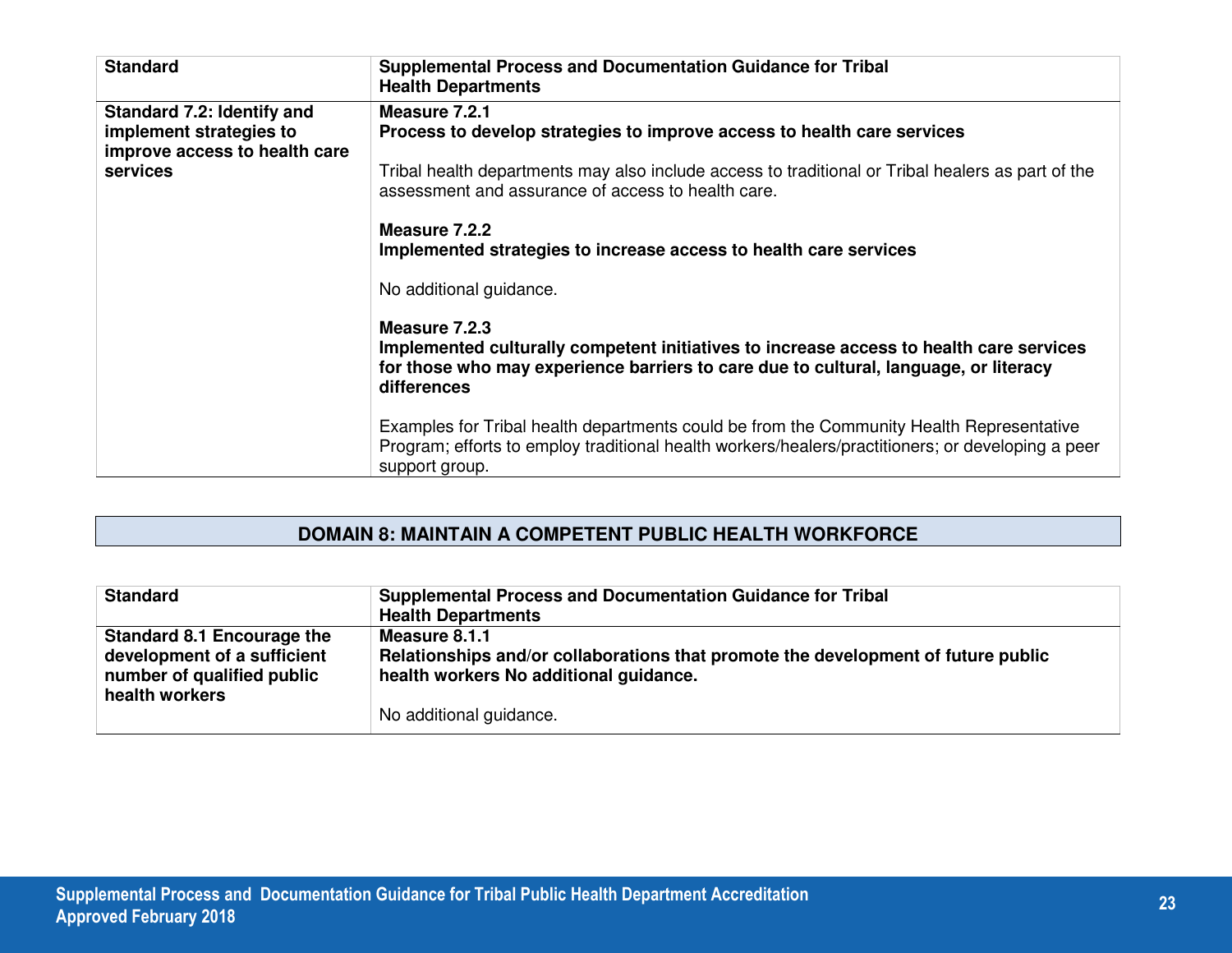| <b>Standard</b>                                             | <b>Supplemental Process and Documentation Guidance for Tribal</b><br><b>Health Departments</b>                                                                                                                                                                                                               |
|-------------------------------------------------------------|--------------------------------------------------------------------------------------------------------------------------------------------------------------------------------------------------------------------------------------------------------------------------------------------------------------|
| <b>Standard 8.2</b>                                         | Measure 8.2.1 Workforce development strategies                                                                                                                                                                                                                                                               |
| Ensure a competent workforce                                |                                                                                                                                                                                                                                                                                                              |
| through the assessment of                                   | No additional guidance.                                                                                                                                                                                                                                                                                      |
| staff competencies, the<br>provision of individual training | Measure 8.2.2                                                                                                                                                                                                                                                                                                |
| and professional development,                               | A competent health department workforce                                                                                                                                                                                                                                                                      |
| and the provision of a                                      |                                                                                                                                                                                                                                                                                                              |
| supportive work environment                                 | For RD 2, Tribal health departments can use a policy that the Tribe may have regarding<br>preference in hiring American Indians or Alaska Natives.                                                                                                                                                           |
|                                                             | For RD 6, Tribal health departments only need to demonstrate how the health department works<br>with the broader Tribal human resource office if the health department does not manage its own<br>human resource functions separately.<br>Measure 8.2.3<br>Professional and career development for all staff |
|                                                             | No additional guidance.                                                                                                                                                                                                                                                                                      |
|                                                             | Measure 8.2.4<br>Work environment that is supportive to the workforce                                                                                                                                                                                                                                        |
|                                                             | For RD 1, Tribal health departments, policies that allow for cultural or traditional leave may be<br>included.                                                                                                                                                                                               |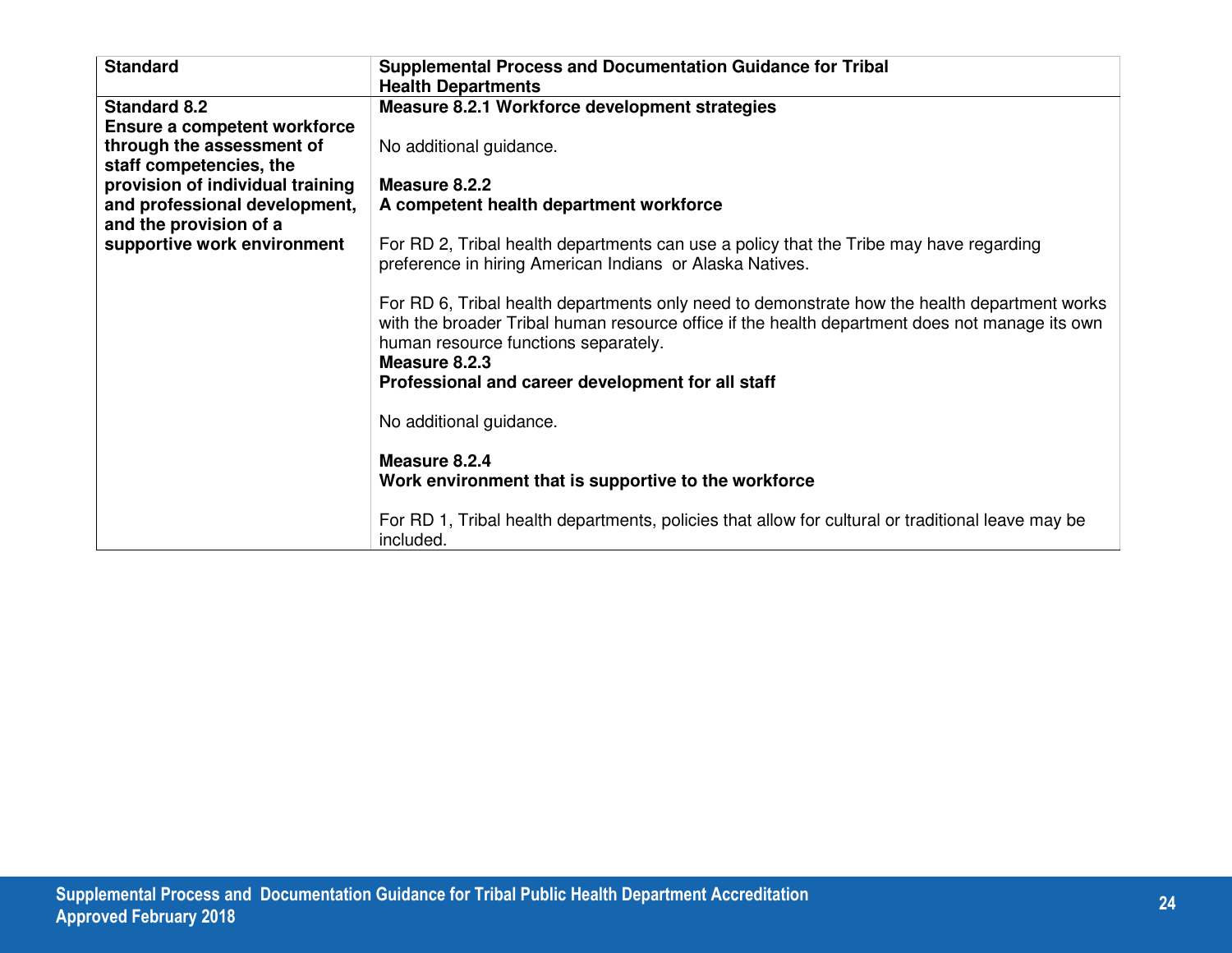#### **DOMAIN9: EVALUATE AND CONTINUOUSLY IMPROVE HEALTH DEPARTMENT PROCESSES, PROGRAMS, AND INTERVENTIONS**

| <b>Standard</b>                                                                            | <b>Supplemental Process and Documentation Guidance for Tribal</b><br><b>Health Departments</b>                                                                                                                                                                                                                                                                                                                                                                                                                                                                                       |
|--------------------------------------------------------------------------------------------|--------------------------------------------------------------------------------------------------------------------------------------------------------------------------------------------------------------------------------------------------------------------------------------------------------------------------------------------------------------------------------------------------------------------------------------------------------------------------------------------------------------------------------------------------------------------------------------|
| <b>Standard 9.1</b><br>Use a performance<br>management system to<br>monitor achievement of | Measure 9.1.1<br>Staff at all organizational levels engaged in establishing and/or updating a performance<br>management system.                                                                                                                                                                                                                                                                                                                                                                                                                                                      |
| organizational objectives                                                                  | Performance management is a systematic process which helps a Tribal health department<br>achieve its mission and strategic goals by improving effectiveness, empowering employees, and<br>streamlining decision making. In practice, performance management often means actively<br>using data to improve performance.                                                                                                                                                                                                                                                               |
|                                                                                            | PHAB expects that health departments will establish a system for the whole health department<br>(the system) that addresses performance management. To do that, health department<br>leadership must be engaged. Tribal health departments can decide who that leadership should<br>be. Examples might include the Health Department Director; a Tribal Council; a Tribal Health<br>Advisory Board; an internal Division or other administrative unit within a Tribe; a Tribal Health<br>Commission or Committee; a Tribal Health Board; or a Tribal Advisory Board of Commissioners |
|                                                                                            | Measure 9.1.2<br>Performance management policy/system                                                                                                                                                                                                                                                                                                                                                                                                                                                                                                                                |
|                                                                                            | A performance management system is a single, comprehensive approach of using objectives<br>and measurement to evaluate performance of programs, policies, and processes, and<br>achievement of outcome targets for the Tribal health department. The Tribal health department<br>performance management system may be part of a larger performance management system for<br>the Tribe (such as in the health care arena). However, if that is the case, specific application to<br>the public health programs and/or initiatives must be described in the required documentation.    |
|                                                                                            | Measure 9.1.3<br>Implemented performance management system                                                                                                                                                                                                                                                                                                                                                                                                                                                                                                                           |
|                                                                                            | PHAB does not dictate how the Tribe designs and implements its system to manage its<br>performance. PHAB is interested in seeing examples of how the performance management<br>process or system is working. The required documentation for this measure (RD1-6) is designed<br>to assist the health department in describing their process to PHAB and then giving examples of<br>how the process is working.                                                                                                                                                                       |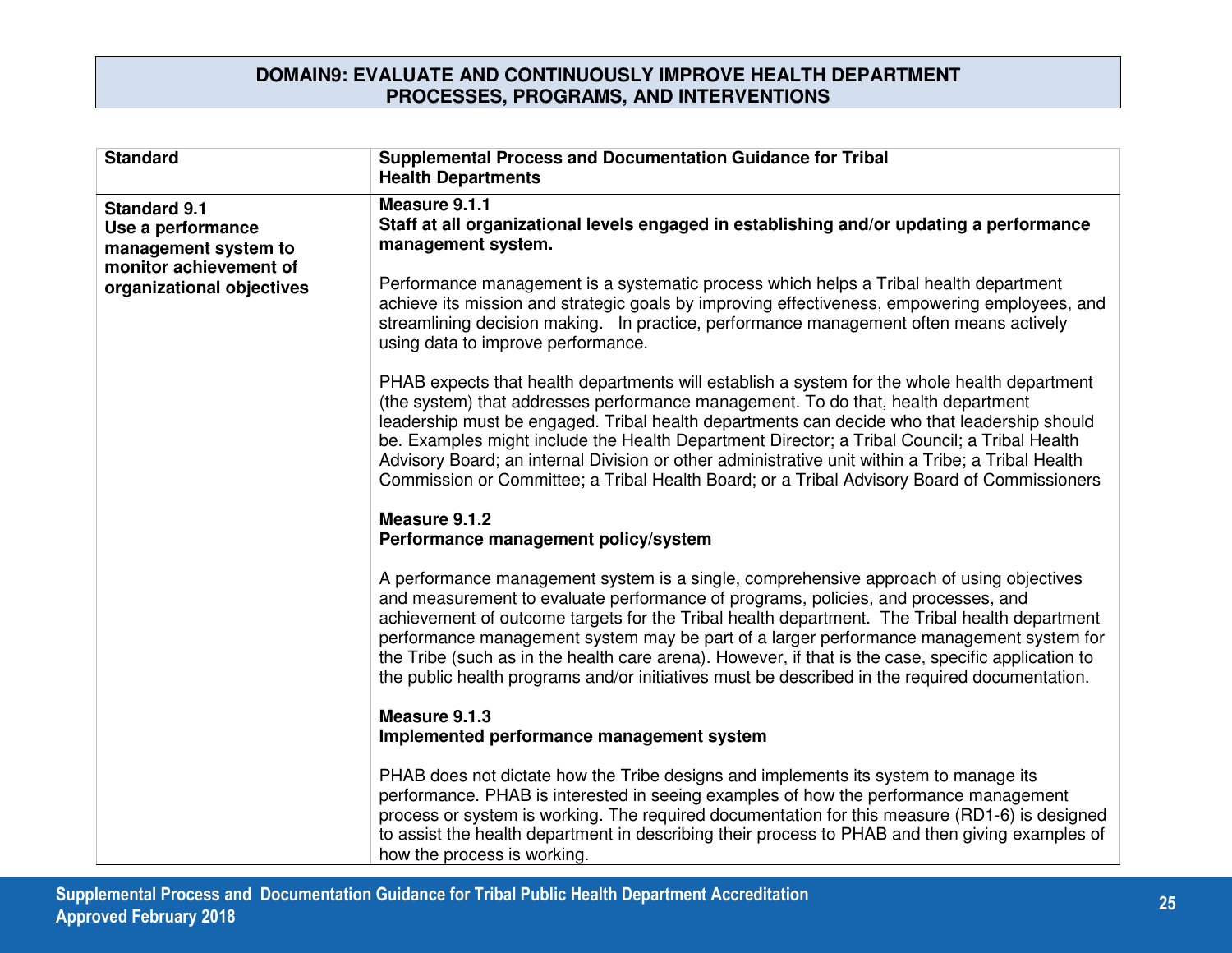| Measure 9.1.4<br>Implemented systematic process for assessing customer satisfaction with health<br>department services                                                                                                                                                                                                                                                                                                |
|-----------------------------------------------------------------------------------------------------------------------------------------------------------------------------------------------------------------------------------------------------------------------------------------------------------------------------------------------------------------------------------------------------------------------|
| The Tribal health department can decide who their customers or stakeholders are for the<br>purposes of public health accreditation. But the examples of two different customer groups being<br>asked for feedback and how that feedback was used are still required. Measurement of<br>customer/stakeholder satisfaction and use of the results in improving performance is a vital part<br>of performance management |
| Measure 9.1.5<br>Opportunities provided to staff for involvement in the department's performance<br>management                                                                                                                                                                                                                                                                                                        |
| The health department must document its staff professional development in performance<br>management. Training can be on performance management as a whole or on selected topics<br>within performance management such as techniques and tools for tracking performance; setting<br>performance goals and objectives; and measuring results of performance management                                                  |

| <b>Standard</b>                                                                | Measure Specific Supplemental Process and Documentation Guidance for Tribal Health<br><b>Departments</b>                                                                                                                                                   |
|--------------------------------------------------------------------------------|------------------------------------------------------------------------------------------------------------------------------------------------------------------------------------------------------------------------------------------------------------|
| <b>Standard 9.2: Develop and</b><br>implement quality<br>improvement processes | Measure 9.2.1<br>A written quality improvement plan                                                                                                                                                                                                        |
| integrated into organizational<br>practice, processes, and<br>interventions    | The definition or description of a culture of quality that PHAB uses is the one that NACCHO<br>developed and continues to improve<br>http://giroadmap.org/                                                                                                 |
|                                                                                | Measure 9.2.2<br>Implemented quality improvement activities                                                                                                                                                                                                |
|                                                                                | Examples of quality improvement activities can be found on many of the national public health<br>partner websites (ASTHO, NACCHO, and PHF) and on the PHQIX website. Clinical (health<br>care) examples may not be used for PHAB's accreditation examples. |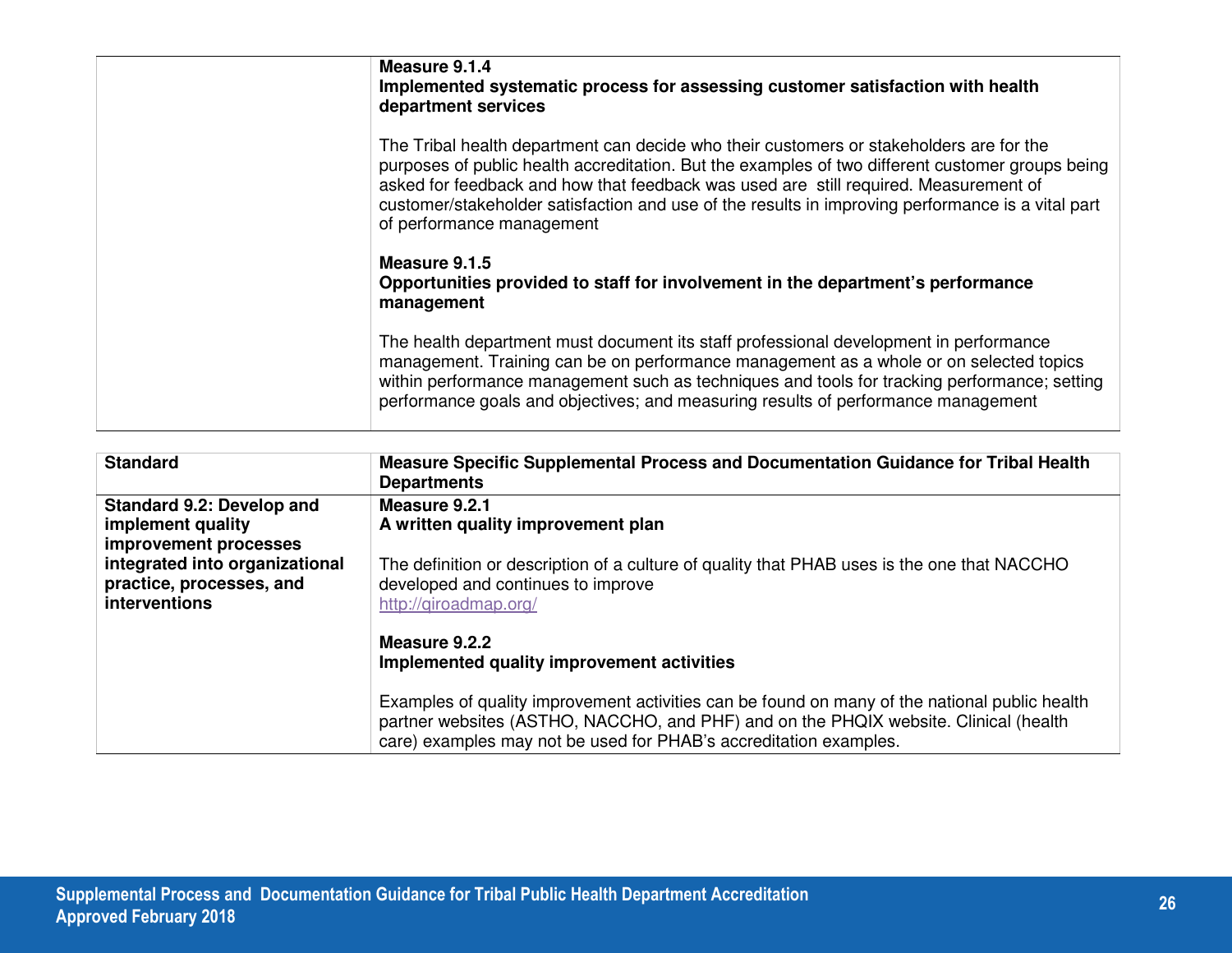### **DOMAIN 10:CONTRIBUTE TO AND APPLY THE EVIDENCE BASE OF PUBLIC HEALTH**

| <b>Standard</b>                 | <b>Supplemental Process and Documentation Guidance for Tribal</b><br><b>Health Departments</b>                                                                                                                                                                                                                                                                                                                                                                                                                                |
|---------------------------------|-------------------------------------------------------------------------------------------------------------------------------------------------------------------------------------------------------------------------------------------------------------------------------------------------------------------------------------------------------------------------------------------------------------------------------------------------------------------------------------------------------------------------------|
| <b>Standard 10.1</b>            | <b>Measure 10.1.1.</b>                                                                                                                                                                                                                                                                                                                                                                                                                                                                                                        |
| Identify and use the best       | Applicable evidence-based and/or promising practices identified and used when                                                                                                                                                                                                                                                                                                                                                                                                                                                 |
| available evidence for making   | implementing new or revised processes, programs, and/or interventions                                                                                                                                                                                                                                                                                                                                                                                                                                                         |
| informed public health practice |                                                                                                                                                                                                                                                                                                                                                                                                                                                                                                                               |
| decisions                       | The Tribal health department must document the source of the information concerning the<br>evidence-based or promising practice. Examples could be The Guide to Community Preventive<br>Services, an Initiative listed in the NACCHO Model Practices Database, the result of an<br>information search (web, library, literary review), result of an interaction with consultants,<br>academic faculty, researchers, other health departments, or other experts; information from IHS<br>or other Tribal-specific information. |
|                                 | RD 1 There must be two examples. One example should be from a chronic disease (initiative or<br>prevention program) and the second example should be from from a different public health<br>program area.                                                                                                                                                                                                                                                                                                                     |
|                                 | Measure 10.1.2                                                                                                                                                                                                                                                                                                                                                                                                                                                                                                                |
|                                 | Fostered innovation in practice and research                                                                                                                                                                                                                                                                                                                                                                                                                                                                                  |
|                                 | The purpose of this measure is to assess the Tribal health department's efforts to promote and support<br>innovations in public health practice and research. This is part of their overall leadership role in public<br>health for the Tribe.                                                                                                                                                                                                                                                                                |
|                                 | RD 1 Examples of required documentation could also include data sharing agreements, research permits,<br>resolutions supporting research, or engagement with the Native Research Network.                                                                                                                                                                                                                                                                                                                                     |
|                                 | RD 2 Documentation could also include participation in research agenda-setting, practice-based<br>research networks, or other research efforts such as those conducted by larger Tribes, Tribal<br>Epidemiology Center (TEC), the NIHB, and others who identify research needs and interests relative to<br>improving the health of Native Americans and Alaska Natives.                                                                                                                                                      |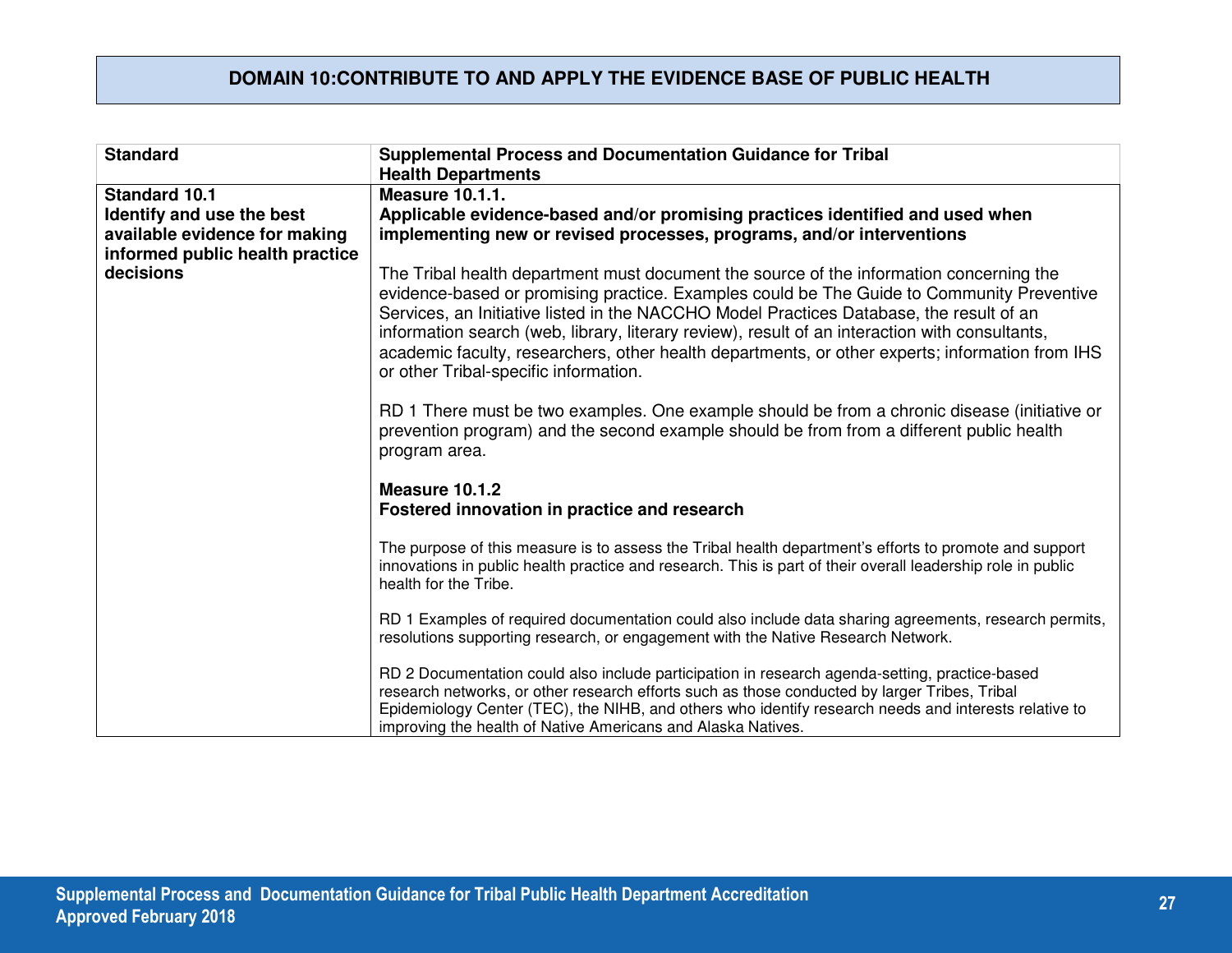| <b>Standard</b>                                                                                                                                                                  | <b>Supplemental Process and Documentation Guidance for Tribal</b><br><b>Health Departments</b>                                                                                                                                                                                                                                                                                                                                                                                                                                                                                                                                                                                                                                                                                                                                                                                                                                                                                                                                                                                 |
|----------------------------------------------------------------------------------------------------------------------------------------------------------------------------------|--------------------------------------------------------------------------------------------------------------------------------------------------------------------------------------------------------------------------------------------------------------------------------------------------------------------------------------------------------------------------------------------------------------------------------------------------------------------------------------------------------------------------------------------------------------------------------------------------------------------------------------------------------------------------------------------------------------------------------------------------------------------------------------------------------------------------------------------------------------------------------------------------------------------------------------------------------------------------------------------------------------------------------------------------------------------------------|
| <b>Standard 10.2: Promote</b><br>understanding and use of the<br>current body of research<br>results, evaluations, and<br>evidence-based practices with<br>appropriate audiences | Measure 10.2.1<br>Protection of human subjects when the health department is involved in or supports<br>research<br>Documentation for a Tribal health department could be a Tribal policy or protocol that describes<br>the process for research review and approval by the Tribal Council, Health Oversight<br>Committee, or other body or authority. It could also be the official Tribal IRB process, which<br>may be the IHS area IRB                                                                                                                                                                                                                                                                                                                                                                                                                                                                                                                                                                                                                                      |
|                                                                                                                                                                                  | Measure 10.2.2<br>Access to expertise to analyze current research and its public health implications<br>Tribal health departments must document that they have the availability of expertise (internal<br>or external) for analysis of research and interpretation of research findings. Interpreting<br>research findings is important when communicating the public health implications of those<br>findings to others within the Tribal setting. It is also important when incorporating research<br>findings into department processes, programs, or interventions. This could be a relationship<br>with the Tribal Epidemiology Center. If the expertise is outside the Tribal health department,<br>but still within the Tribe itself, a written agreement is not needed. If the expertise is outside the<br>Tribe, then, a written form of agreement is needed to document the authenticity of the<br>arrangement. It can be a letter of agreement, a contract or a MOU/MOA. It does not have to<br>include payment for the expertise described above, although it may. |
|                                                                                                                                                                                  | Measure 10.2.3<br>Communicated research findings, including public health implications<br>Communication of research findings indicates the health department's role in ensuring that the<br>best practices are used to make decisions. Only two examples are required, and those<br>examples can be selected by the Tribal health department, in accordance with its overall Tribal<br>research/data sovereignty policies. These best practices can be associated with a program,<br>project or initiative.                                                                                                                                                                                                                                                                                                                                                                                                                                                                                                                                                                    |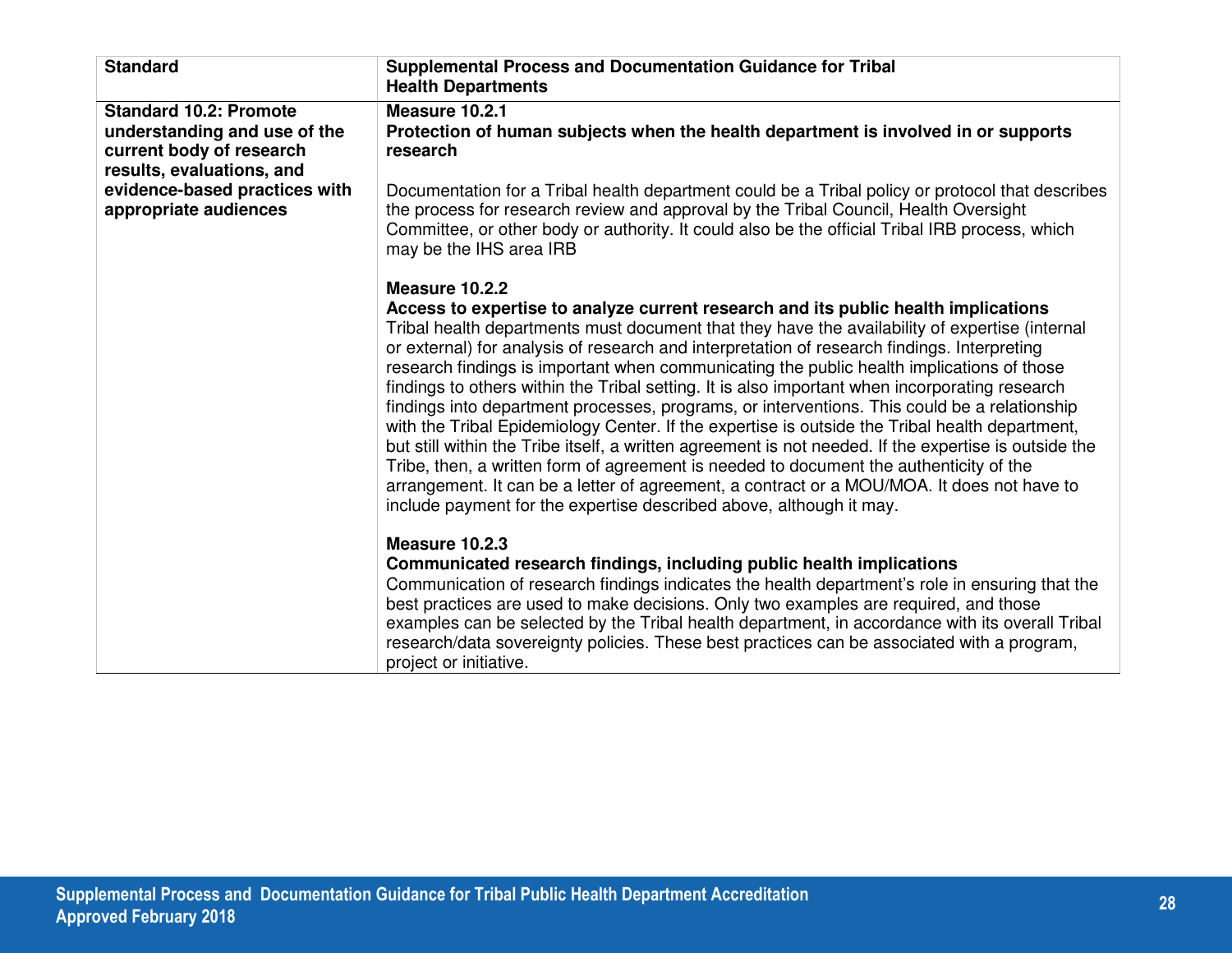| Measure 10.2.4<br>Technical assistance provided to the state health department, local health departments,<br>and other public health system partners in applying relevant research results, evidence-<br>based and/or promising practices                                                                                                                                                                                                                                                                                                                                                                                                                                                                                                                                                                                                                                                                                                                                                                                                                                                           |
|-----------------------------------------------------------------------------------------------------------------------------------------------------------------------------------------------------------------------------------------------------------------------------------------------------------------------------------------------------------------------------------------------------------------------------------------------------------------------------------------------------------------------------------------------------------------------------------------------------------------------------------------------------------------------------------------------------------------------------------------------------------------------------------------------------------------------------------------------------------------------------------------------------------------------------------------------------------------------------------------------------------------------------------------------------------------------------------------------------|
| The purpose of this measure to assess the Tribal health department's provision of feedback,<br>input, and other types of assistance to the state and local health departments and other Tribal<br>health departments on the application of relevant research results and evidence-<br>based/promising practices. The Tribal health department must document the provision of<br>consultation, technical assistance, advice, direction, or guidance to others in the application of<br>relevant research or evidence-based, promising practices, and/or practice-based evidence.<br>This assistance must be specific to the application of relevant research results or the<br>employment of evidence-based and/or promising practices. This assistance can be provided<br>to the state health department, local health departments, other Tribal health departments or<br>Tribal organizations in the state, or other partners or stakeholders. It can be as formal as a<br>report or presentation or as informal as attending a meeting, responding to an email, or<br>participation in a workshop |

# **DOMAIN 11: MAINTAIN ADMINISTRATIVE AND MANAGEMENT CAPACITY**

| <b>Standard</b>                                                                                                                            | <b>Measure Specific Supplemental Process and Documentation Guidance for Tribal</b><br><b>Health Departments</b>                                                                                                                                                                                                                                                                                             |
|--------------------------------------------------------------------------------------------------------------------------------------------|-------------------------------------------------------------------------------------------------------------------------------------------------------------------------------------------------------------------------------------------------------------------------------------------------------------------------------------------------------------------------------------------------------------|
| <b>Standard 11.1</b><br>Develop and maintain an<br>operational infrastructure to<br>support the performance of<br>public health functions. | Measure 11.1.1<br>Policies and procedures regarding health department operations reviewed regularly and<br>accessible to staff                                                                                                                                                                                                                                                                              |
|                                                                                                                                            | No additional guidance                                                                                                                                                                                                                                                                                                                                                                                      |
|                                                                                                                                            | Measure 11.1.2<br>Ethical issues identified and ethical decisions made                                                                                                                                                                                                                                                                                                                                      |
|                                                                                                                                            | Examples of ethical issues include, for example, privately constructed sewers, distribution of<br>vaccine in a shortage situation, staff mandatory immunizations, an employee's use of social<br>media, an employee's acceptance of gifts. Tribal health departments should redact any<br>confidential employee information before submitting an example of an ethical issue related to<br>human resources. |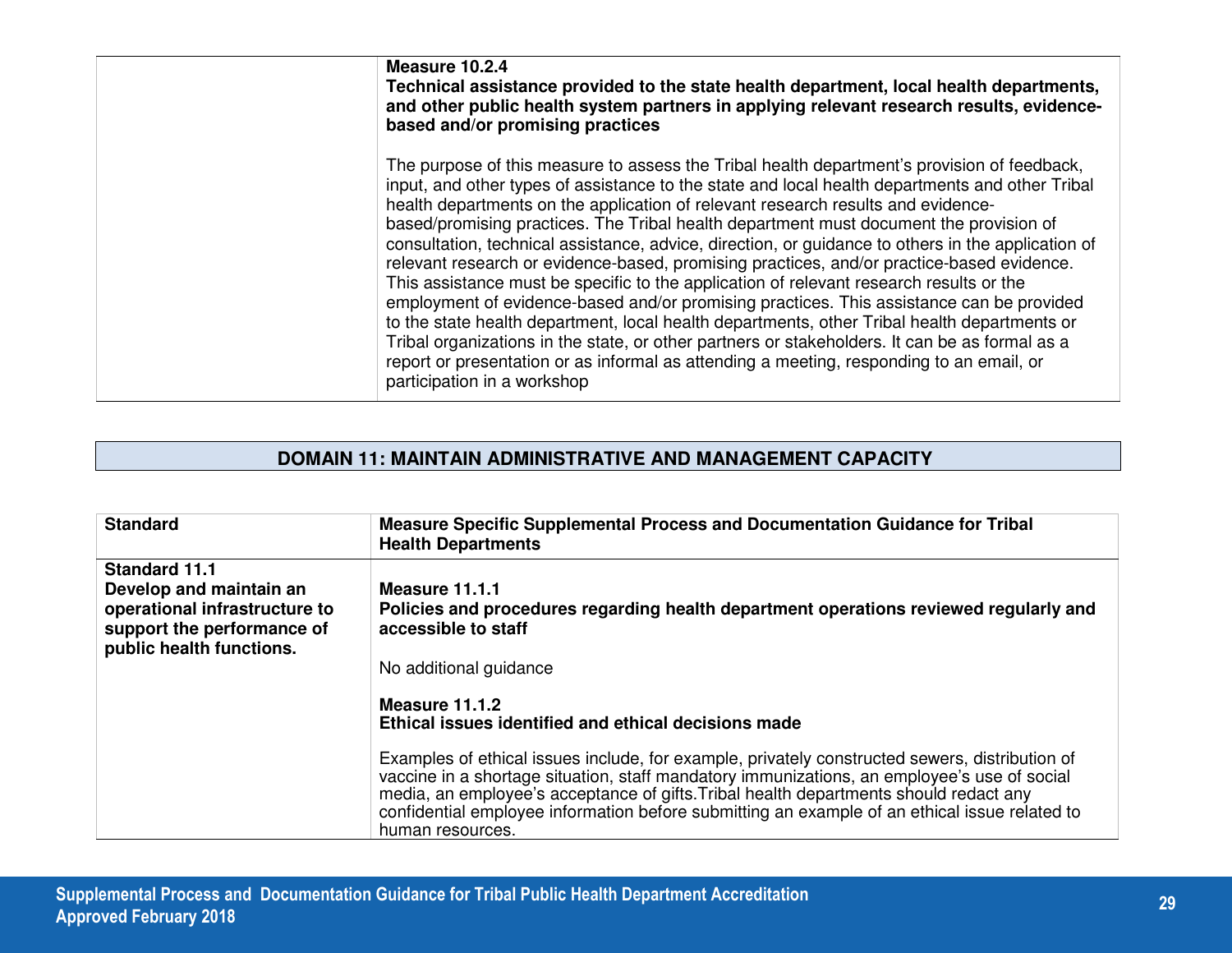| Measure 11.1.3 Policies regarding confidentiality, including applicable HIPAA<br>requirements                                                                                                                                                                                                                                                                                              |
|--------------------------------------------------------------------------------------------------------------------------------------------------------------------------------------------------------------------------------------------------------------------------------------------------------------------------------------------------------------------------------------------|
| In this example, government-wide can mean Tribal-wide. A Tribal health department may<br>provide documentation of policies and training on confidentiality that was managed by the health<br>care side of the Tribe's work, if the health department staff were included in the policies and in<br>the training.                                                                           |
| Measure 11.1.4<br>Policies, processes, programs, and interventions provided that are socially, culturally,<br>and linguistically appropriate to specific populations with higher health risks and poorer<br>health outcomes.                                                                                                                                                               |
| For Tribal health departments, examples could include the provision of health education<br>materials in a native language; provision of information for individuals who are hearing or visually<br>impaired; provision of information for individuals with lower reading levels; etc.<br>This is one of the measures that is also related to the topic of health equity. In a given Tribal |
| Measure 11.1.5<br>A human resources function                                                                                                                                                                                                                                                                                                                                               |
| No additional guidance.                                                                                                                                                                                                                                                                                                                                                                    |
| Measure 11.1.6<br>Information management function that supports the health department's mission and<br>workforce by providing infrastructure for data storage, protection, and management; and<br>data analysis and reporting                                                                                                                                                              |
| Examples could be a description of the information system (without names) that describes the<br>population enrolled in the Tribe; administrative (non-clinical) information from the RPMS system;<br>information systems designed to assist in program reporting and management; or surveillance<br>systems for communicable diseases.                                                     |
| For RD3, Tribal health departments can include additional Tribal privacy protection regulations<br>or policies.                                                                                                                                                                                                                                                                            |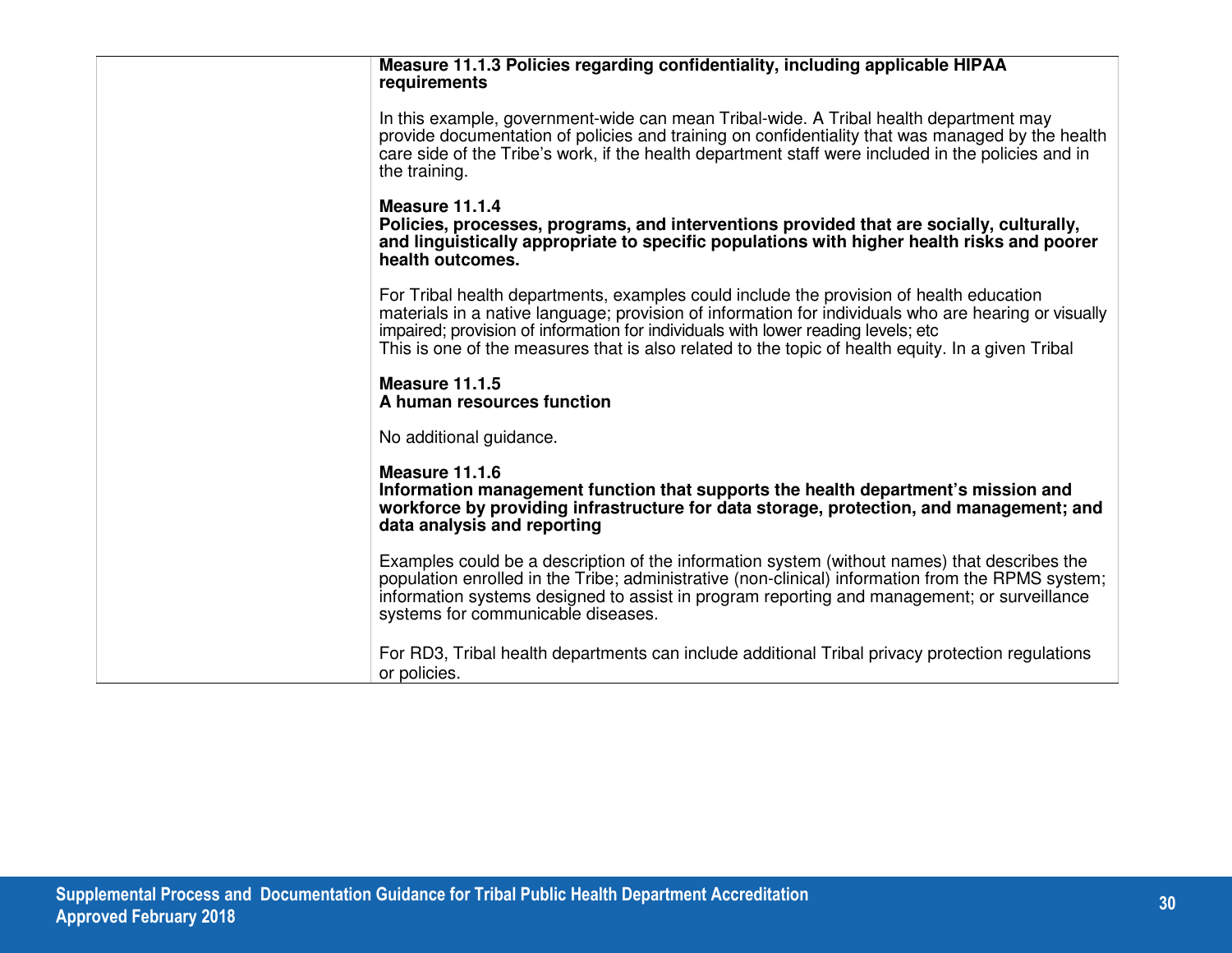| Measure 11.1.7<br>Facilities that are clean, safe, accessible, and secure                                                                                                                                                                                                                                                      |
|--------------------------------------------------------------------------------------------------------------------------------------------------------------------------------------------------------------------------------------------------------------------------------------------------------------------------------|
| RD1 If the Tribal health department either operates or does business with a laboratory, that<br>laboratory must hold the appropriate certifications and licenses for the types of tests that are<br>done.                                                                                                                      |
| RD <sub>3</sub><br>PHAB requires documentation of the Tribal health department's procedures to serve members<br>of its community and health department staff who have physical disabilities, are sight impaired,<br>or are hearing impaired. Tribal laws and regulations regarding this topic are acceptable<br>documentation. |

| <b>Standard</b>                 | <b>Supplemental Process and Documentation Guidance for Tribal</b><br><b>Health Departments</b>                                                                                                                                                                                                                                                                                                                                                                                                                                                                                                                                                                                                   |
|---------------------------------|--------------------------------------------------------------------------------------------------------------------------------------------------------------------------------------------------------------------------------------------------------------------------------------------------------------------------------------------------------------------------------------------------------------------------------------------------------------------------------------------------------------------------------------------------------------------------------------------------------------------------------------------------------------------------------------------------|
| <b>Standard 11.2: Establish</b> | Measure 11.2.1 Financial and programmatic oversight of grants and contracts                                                                                                                                                                                                                                                                                                                                                                                                                                                                                                                                                                                                                      |
| effective financial management  |                                                                                                                                                                                                                                                                                                                                                                                                                                                                                                                                                                                                                                                                                                  |
| system                          | RD 3 Communications from Tribal, federal, state, or private funding agencies, organizations or<br>foundations that a Tribal health department has been determined to be "high-risk" for being able<br>to manage a grant or other funds                                                                                                                                                                                                                                                                                                                                                                                                                                                           |
|                                 | Measure 11.2.2<br>Written agreements with entities from which the health department purchases, or to<br>which the health department delegates, services, processes, programs, and/or<br>interventions                                                                                                                                                                                                                                                                                                                                                                                                                                                                                            |
|                                 | Tribal health department documentation could be a written agreement with a local, district, or<br>state health department for one of the examples. The other example must be with another<br>agency or organization. Tribal health departments may use the compact or funding agreement<br>with the U.S. DHHS to carry out programs of the Indian Health Service. Also acceptable for<br>documentation: agreements with non-Tribal entities to provide Contract Health Services (CHS)<br>to beneficiaries of the Tribal health department, as well as MOA/MOUs or other agreements with<br>other entities, such as epidemiology services provided to Tribes from Tribal Epidemiology<br>Centers. |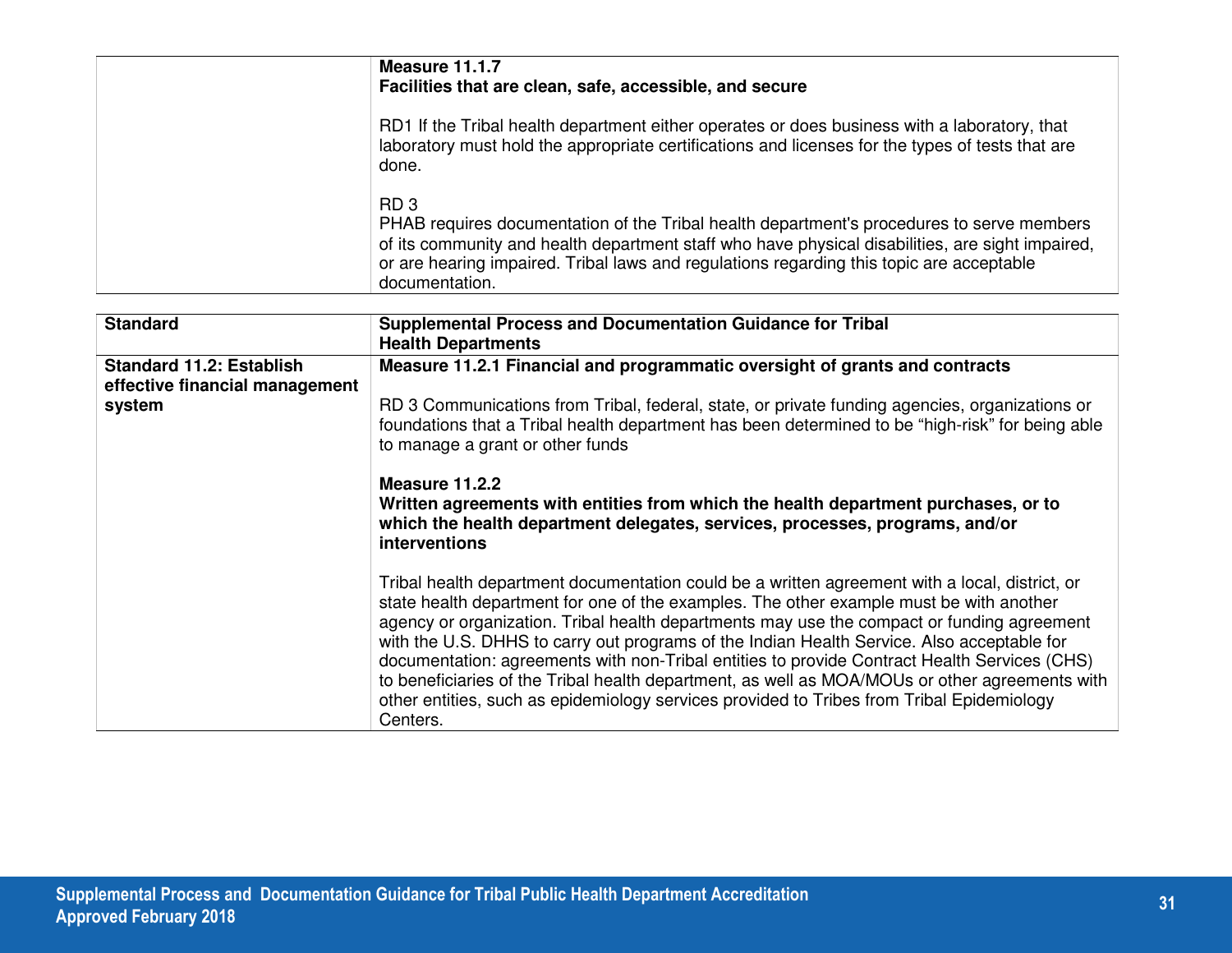| Measure 11.2.3<br><b>Financial management systems</b>                                                                                                                                                                                               |
|-----------------------------------------------------------------------------------------------------------------------------------------------------------------------------------------------------------------------------------------------------|
| RD1 Example can include approval of the health department's budget by whatever entity within<br>the Tribal government has the authority to approve that budget. The health department budget<br>may be a part of a larger health-related budget.    |
| Measures 11.2.4<br>Resources sought to support agency infrastructure and processes, programs, and<br>interventions                                                                                                                                  |
| RD 2 Tribal health department documentation could be, for example, Tribal letters or<br>resolutions, Tribal public health assessments for the purpose of demonstrating resources<br>needed, or executive or administrative orders adding resources. |

## **DOMAIN 12: MAINTAIN CAPACITY TO ENGAGE THE PUBLIC HEALTH GOVERNING ENTITY**

| <b>Standard</b>                                                                            | <b>Supplemental Process and Documentation Guidance for Tribal</b><br><b>Health Departments</b>                                                                                                                                                                                                                                                                                                                                                                             |
|--------------------------------------------------------------------------------------------|----------------------------------------------------------------------------------------------------------------------------------------------------------------------------------------------------------------------------------------------------------------------------------------------------------------------------------------------------------------------------------------------------------------------------------------------------------------------------|
| <b>Standard 12.1</b><br><b>Maintain current operational</b>                                | Measure 12.1.1 Mandated public health operations, programs, and services provided                                                                                                                                                                                                                                                                                                                                                                                          |
| definitions, statements of<br>public health roles,<br>responsibilities, and<br>authorities | The Tribal health department must produce some evidence of documentation of its roles and<br>responsibilities. It may be as formal as a Tribal law or regulation or less formal as a memo<br>designating their authorities. This document must also describe how the health department<br>works with its governing entity to carry out its roles and responsibilities for public health.                                                                                   |
|                                                                                            | Measure 12.1.2 Operational definitions and/or statements of the public health governing<br>entity's roles and responsibilities                                                                                                                                                                                                                                                                                                                                             |
|                                                                                            | The Tribal health department can decide who their governing entity is. The relationship between<br>the governing entity and the health department must be included in the description of the<br>governing entity. Examples could be a Tribal Council; a Tribal Health Advisory Board; an internal<br>Division or other administrative unit within a Tribe; a Tribal Health Commission or Committee; a<br>Tribal health board; or a Tribal Advisory Board of Commissioners. |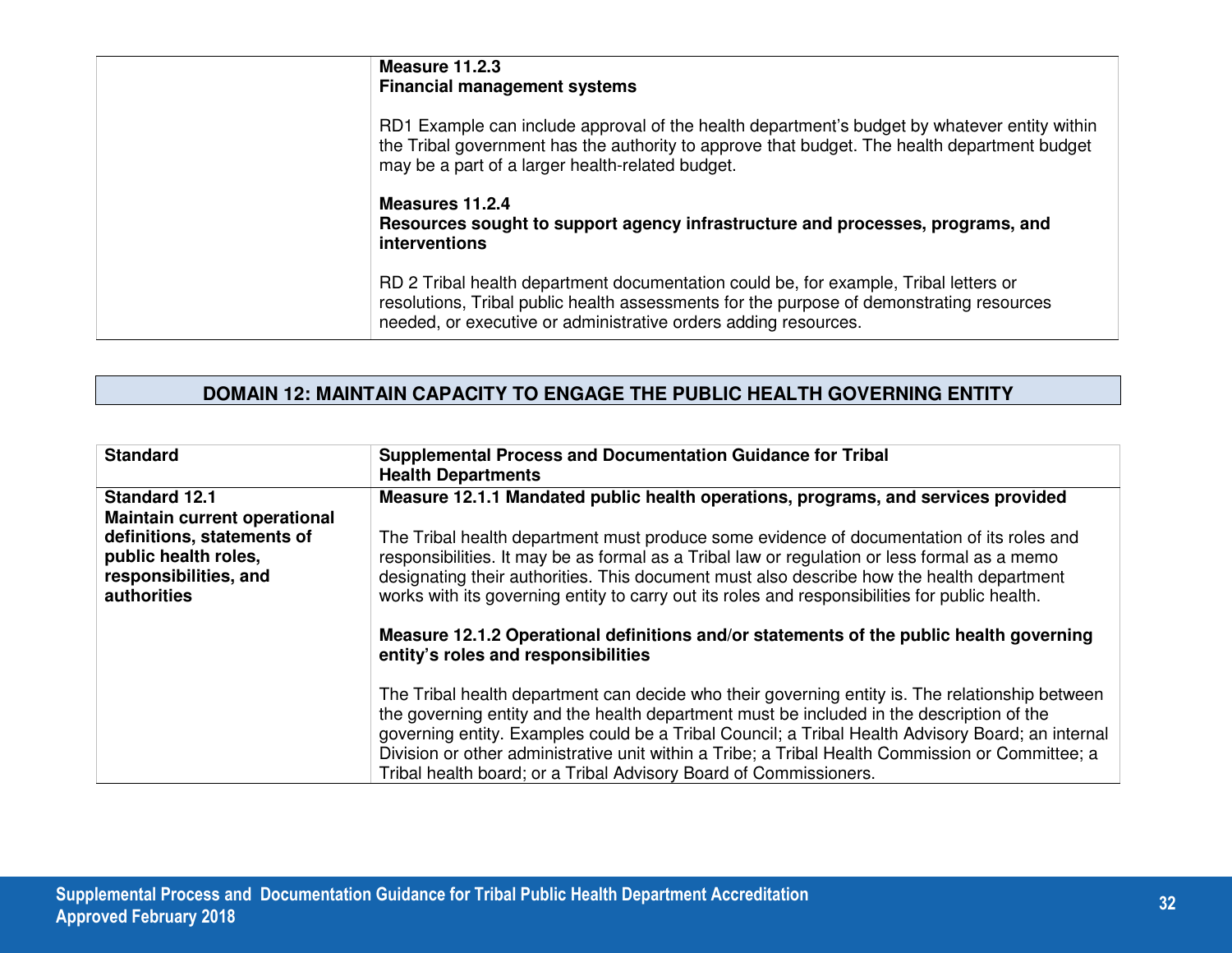| <b>Standard</b>                                                                           | <b>Supplemental Process and Documentation Guidance for Tribal</b><br><b>Health Departments</b>                                                                                                                                                             |
|-------------------------------------------------------------------------------------------|------------------------------------------------------------------------------------------------------------------------------------------------------------------------------------------------------------------------------------------------------------|
| <b>Standard 12.2</b>                                                                      | Measure 12.2.1<br>Communication with the governing entity regarding the responsibilities of the health                                                                                                                                                     |
| Provide information to the<br>governing entity regarding                                  | department                                                                                                                                                                                                                                                 |
| public health and the official<br>responsibilities of the health<br>department and of the | Tribal health departments must document examples of its communication with the governing<br>entity that it identified for this Domain. The communications must relate to the roles and<br>responsibilities as they were described in Measure 12.1.2 above. |
| governing entity.                                                                         |                                                                                                                                                                                                                                                            |

| <b>Standard</b>                                                                                                    | <b>Supplemental Process and Documentation Guidance for Tribal</b><br><b>Health Departments</b>                                                                                                                                               |
|--------------------------------------------------------------------------------------------------------------------|----------------------------------------------------------------------------------------------------------------------------------------------------------------------------------------------------------------------------------------------|
| <b>Standard 12.3</b><br><b>Encourage the governing</b><br>entity's engagement in the<br>public health department's | Measure 12.3.1<br>Information provided to the governing entity about important public health issues facing<br>the community, the health department, and/or the recent actions of the health department                                       |
| overall obligations and<br>responsibilities                                                                        | The Tribal health department must be able to document its communications with its governing<br>entity and what actions, decisions, or advice the governing entity provided. This documentation<br>can be formal reports or emails and memos. |
|                                                                                                                    | Measure 12.3.2<br>Actions taken by the governing entity tracked and reviewed                                                                                                                                                                 |
|                                                                                                                    | No additional guidance.                                                                                                                                                                                                                      |